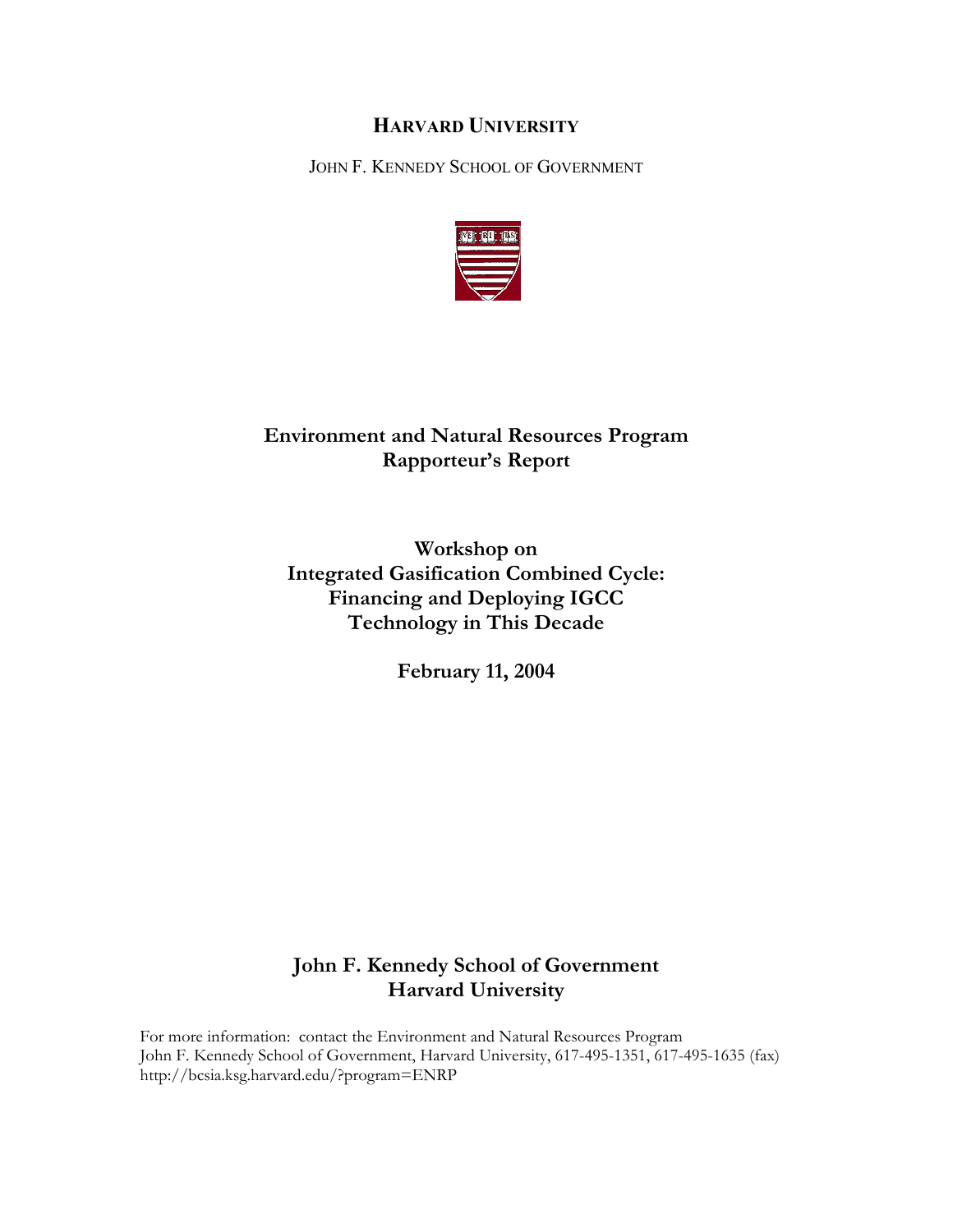### **Acknowledgements**

The Workshop on Integrated Gasification Combined Cycle technologies on Feb 11<sup>th</sup> was one of the most successful in recent years. Credit belongs to a number of people. First and foremost, we are deeply appreciative to William Rosenberg, the school's first Roy Family Fellow, who not only oversaw much of the research on which the workshop focused, but also was instrumental in identifying and inviting many of the participants. His ceaseless energy and commitment to the success of this event was instrumental in shaping the quality of the discussion. Bill was helped by Professor John Holdren and Kelly Gallagher, the Director of the school's Energy Technology and Innovation Project (ETIP), who offered suggestions and ideas throughout the planning process.

An event of this type requires the support of institutions and organizations both inside and outside Harvard. Ned Helme and the Center for Clean Air Policy and Jason Grumet and the National Commission on Energy Policy, as well as the Department of Energy were co-sponsors of the event. Within Harvard, the ETIP project (which is a joint effort of the Science and Technology Policy Program and the Environment and Natural Resources Program), and Center for Business and Government provided support and served as co-sponsors.

The logistics in planning the workshop itself was the responsibility of Jo-Ann Mahoney who did her usual amazing job. Ann Stewart and Tom Rutigliano helped synthesize the discussions and write this rapporteur's report.

Finally and most importantly, I would like to express our deep appreciation to the participants who took time from their busy lives to join us in the pre-Washington's birthday time frame, which is always one of the busiest times of the year.

The discussions at the workshop were off-the-record and thus this report purposely does not attribute any particular argument to any particular individual. In a workshop such as this one, there is no consensus; in fact the invitees were purposely selected from different sectors and were encouraged to be provocative and open. Hence none of the arguments in this report represent those of Harvard University, the Kennedy School or any individual participant.

Henry Lee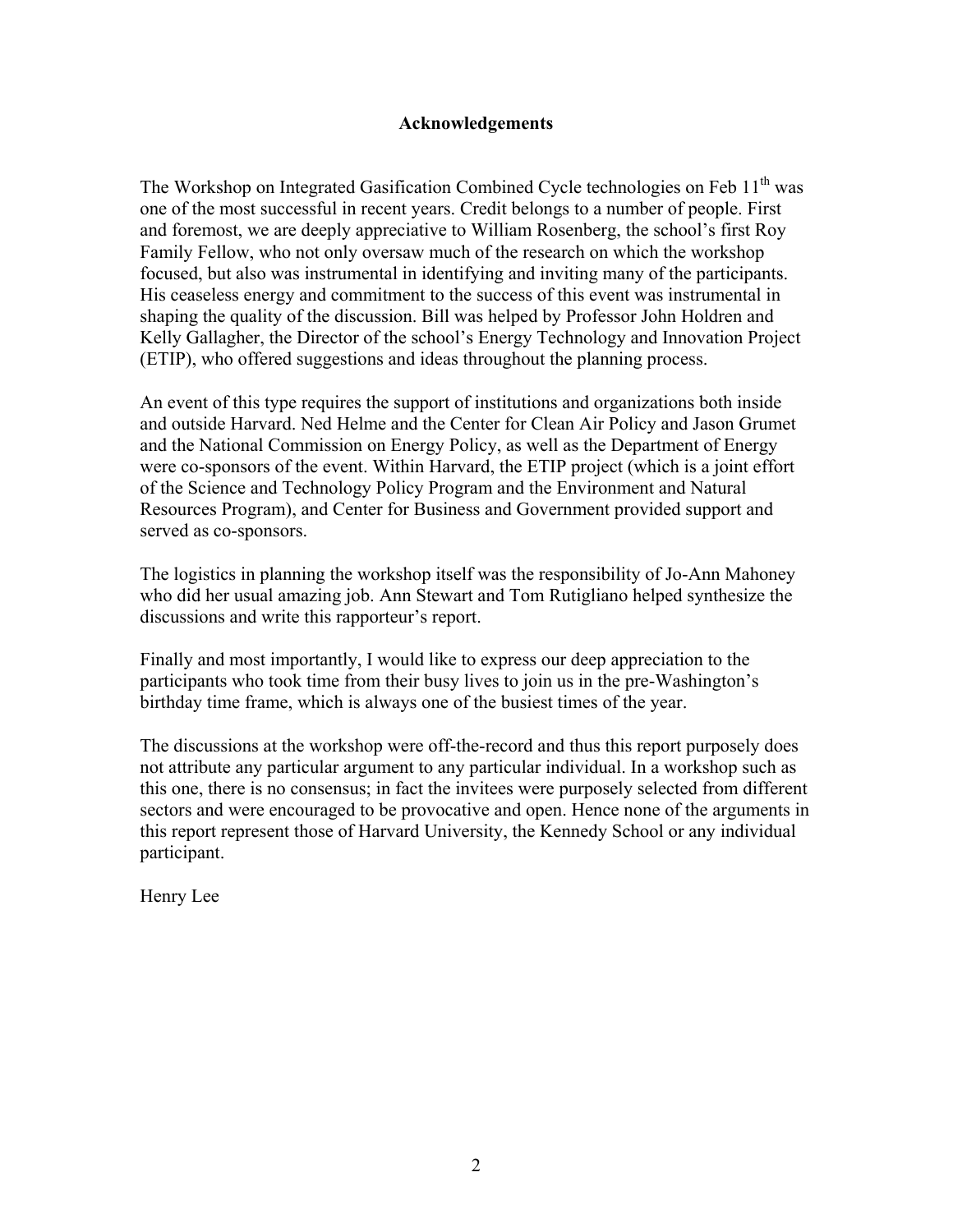# **Workshop on Integrated Gasification Combined Cycle: Financing and Deploying IGCC Technology in This Decade**

# **February 11, 2004 John F. Kennedy School of Government Harvard University**

# **Rapporteur's Report**

Concerns about high natural gas prices, environmental emissions, economic growth and future coal production have catalyzed a growing interest in developing and deploying advanced coal gasification technologies both in the United States and abroad. On February 11, 2004, two of the Kennedy School's centers, the Belfer Center for Science and International Affairs and the Center for Business and Government, sponsored a workshop on the political and financial challenges to the deployment and commercialization of these technologies. The purpose of the workshop was to identify issues that require additional scrutiny and to build a policy foundation for the commercialization of Integrated Gasification Combined Cycle (IGCC) technologies for power production. Additional sponsors included the Environmental Protection Agency, the U.S. Department of Energy's National Energy Technology Laboratory, the Center for Clean Air Policy, and the National Commission on Energy Policy.

Attendees included senior officials from the energy industries, state regulators, federal officials, senior members of the NGO community and several experts from academia. This report summarizes the major issues and arguments put forth in each of the three panel discussions, a keynote presentation, and a luncheon speech. Since all statements made at the workshop are off-the-record, none of the remarks are directly attributed to any participant. This report is a general summary and does not cover all the issues discussed, but rather focuses on those of the greatest significance or greatest controversy. The arguments and positions described in this report do not necessarily reflect those of the John F. Kennedy School, the workshop sponsors, or any individual participant at the workshop.

# **Introduction: IGCC Challenges and Opportunities**

The program began with an overview dividing this century's energy challenges into three categories: economic, environmental and national security. These will often be in tension with each other, and it is only through improved technologies that we'll be able to resolve these tensions. The toughest of these may be to provide the affordable, reliable supplies needed to expand and sustain prosperity in the US and throughout the world, without significantly increasing the threat of climate change.

Predicted growth in electricity needs and the long lifetimes of power plants gives this discussion urgency. The International Energy Agency forecasts that 700GW of new coalfired capacity will be built globally by 2020. Given that power plants can remain in service for 50 years or more, the types of plant that are built over the next 15 years will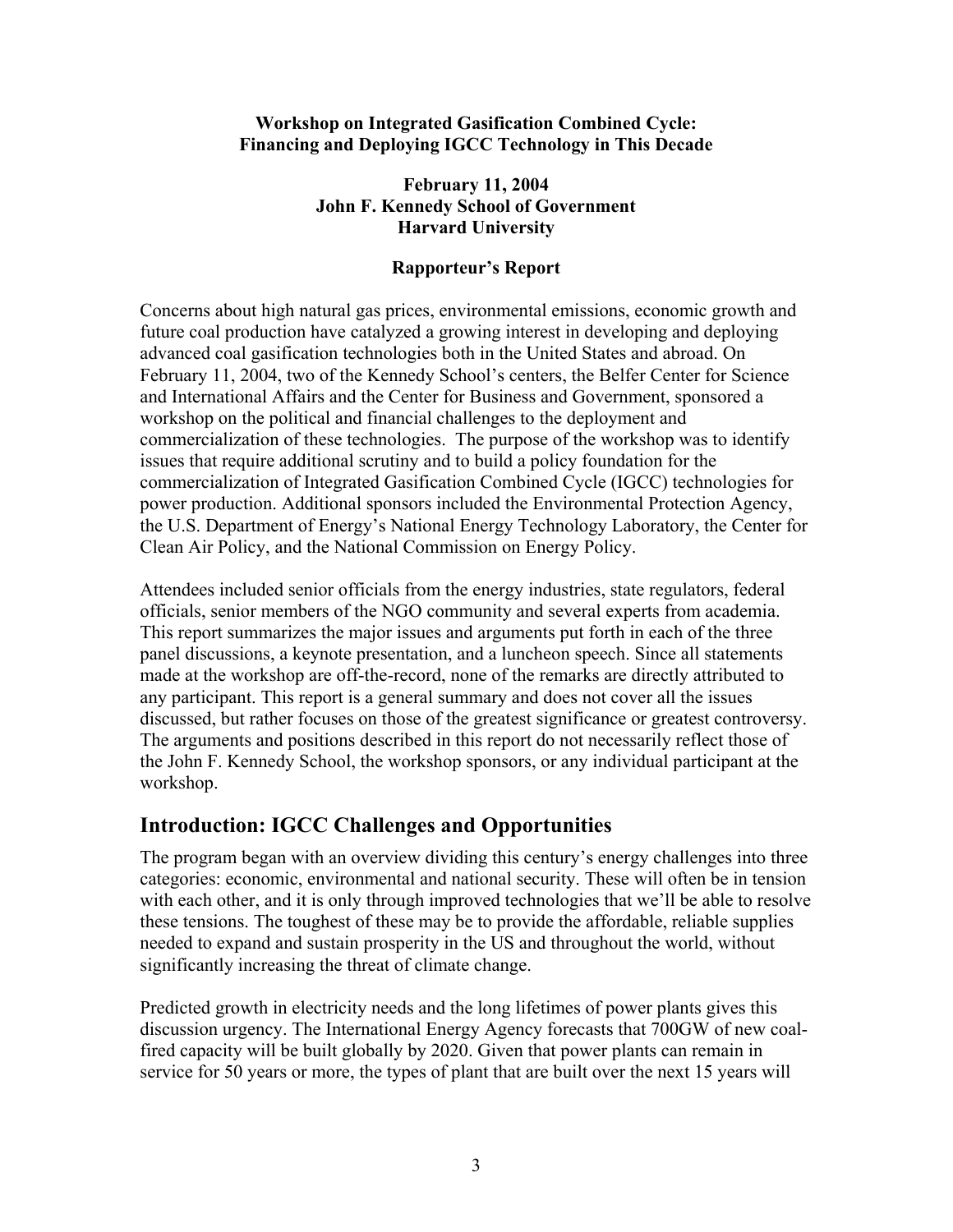have effects well into the second half of the century. As one speaker put it, "the politicians of 2050 will not thank us because we deferred costs."

Four elements of the current electricity generation environment stand out as particularly important to any discussion of potential IGCC deployment:

- **Need for a diversified generation portfolio.** In the past decade, American firms have invested in approximately 200GW of natural gas capacity, roughly one-third of which is now for sale at distressed prices. In the wake of this boom and bust, regulators and other policy makers are concerned the overreliance on one fuel—natural gas—may be a problem, and are embracing a mix of fuels, including coal. Wide availability and price stability will continue to make coal an attractive option, both in the United States and in large developing countries such as China and India.
- **Climate change.** There was broad agreement among most participants that people will live in a carbon-constrained future. Adjusting to this reality will require expanding the list of carbon-free energy supplies; the various limitations of nuclear power and renewables creates a need for advanced fossil fuel technologies with lower  $CO<sub>2</sub>$  emissions. Although carbon sequestration capacity is not part of the current generation of IGCC plants, the ability to add it at a later date is an important part of the technology's attractiveness.
- **Difficult capital markets.** Fallout from Enron and large numbers of distressed gas facilities have badly burned investors in recent years. According to a recent S&P report, the average bond rating of electric utilities has declined from A to BBB, and 40% of the companies are on a negative credit watch. These market conditions will make it difficult or impossible to finance expensive plants based on technology regarded as commercially immature, especially if regulators are unwilling to allow investors to earn returns consummate with the risks.
- **Lack of federal energy policy.** Absent federal guidance, utilities and regulators must make decisions without a clear idea of what the future energy picture will be. Lack of clarity about fuel supplies and environmental regulations emerged as obstacles to investment in generating capacity. From an environmental perspective, IGCC is more likely to be accepted in the context of a comprehensive climate change policy than as a series of individual plants. As several participants pointed out, neither coal gasification nor any other technology will be a 'silver bullet' to solve all our energy problems; without a comprehensive national policy, it will be difficult or impossible to decide the correct role for IGCC.

# *Current Status of IGCC*

An advanced clean coal technology which is ready for commercial deployment, IGCC has the advantages of easing pressure on natural gas supplies, reducing conventional pollutants  $(SO_x, NO_x,$  mercury and particulates) well beyond the levels attainable by the best available pulverized-coal technology, and the ability to produce hydrogen and other useful chemical products. IGCC also has the advantage of being able to concentrate its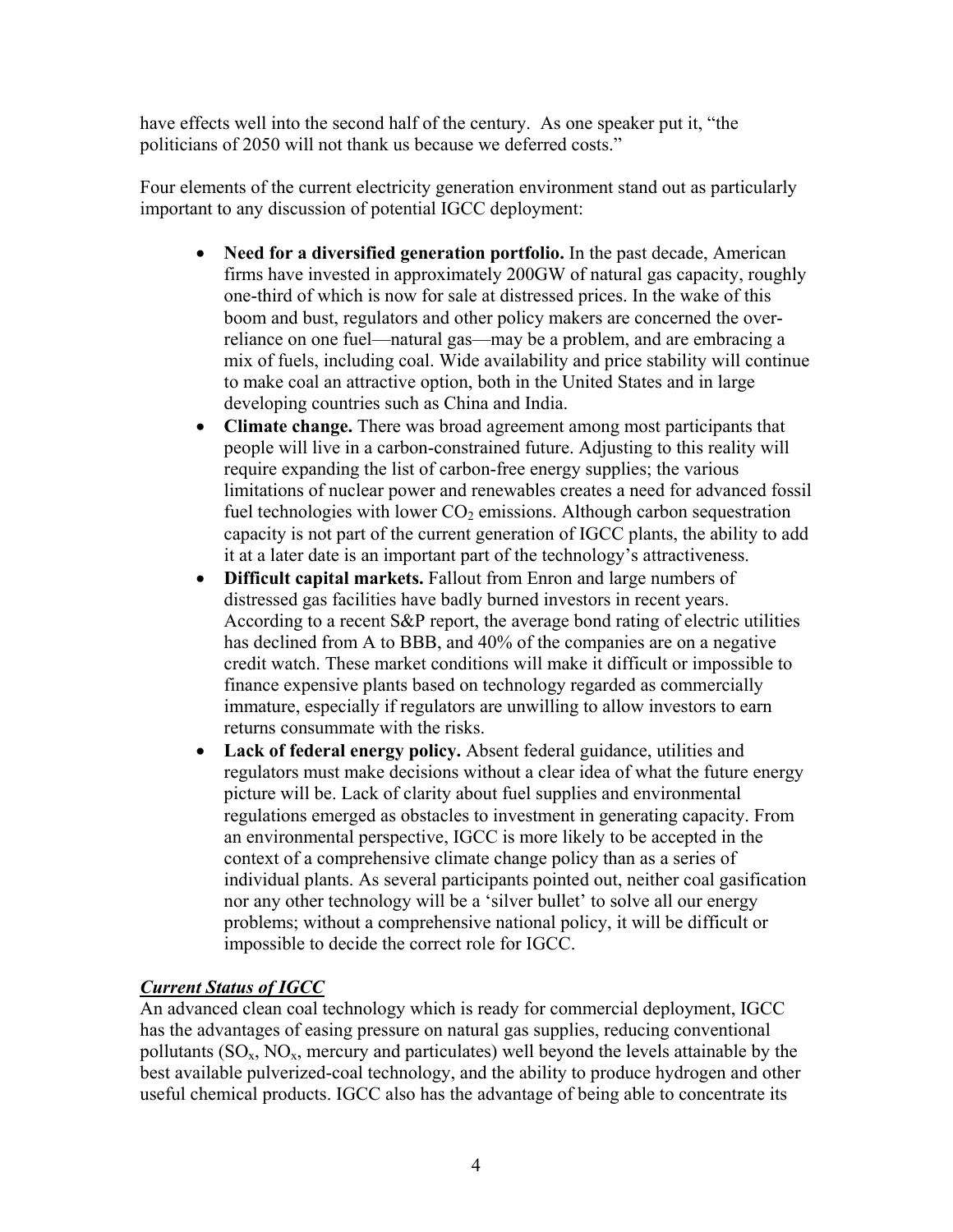$CO<sub>2</sub>$  emissions into a relatively pure stream, which makes it a good candidate for integration with  $CO<sub>2</sub>$  sequestering technology, if and when that technology becomes available.

Scale and lack of standardization contribute to the perception of IGCC as a commercially immature technology. Currently operating IGCC pilot plants are mostly in the 250- 300MW (net) range—the very new 342 MW plant at Negishi, Japan is the largest operating facility. Scaling to the 500MW and larger sizes required by commercial power plants presents a technical challenge. This challenge is exacerbated by the fact that IGCC is not available as an off-the-shelf package with a standardized design and performance guarantees. In participants' views, the lack of firms willing to build IGCC facilities on a turnkey basis places too much of the technology risk on the project sponsor, inhibiting development.

One participant put 85% whole-plant availability—that is, the plant is available to produce electricity 85% of the time—as the threshold for commercial investors. Achieving this level of availability has remained a challenge for the power generation industry: with the exception of the Negishi facility, which started operation in June 2003, no IGCC electric power plant has achieved 85% availability over a one-year period.

Participants with experience operating coal gasification plants for chemical production responded that, over the last 20 years, gasification has matured into a reliable technology. Early coal gasification plants were used to produce chemical feedstocks for further processing; if they had been used to fuel a gas turbine, total power generation would be roughly 160MW. These plants initially suffered relatively high forced outage rates, but subsequent experience has raised the gasifier's availability to 98-99%. This level of reliability was achieved by adding spares of key components, especially the coal gasifier itself. Typically, the gasifier (the part of the plant that actually converts coal to gas products) is less reliable than the downstream components (other chemical processes, or gas turbines in a power facility). Adding a spare gasifier ensures high availability of gas output and adds greater operational flexibility to accept various fuels. Operators in the chemical industry believe that adding spares may be a more cost effective way to solve reliability concerns than purchasing performance warranties on a plant.

Beyond lack of operating history, other factors may contribute to the perception of IGCC as a risky technology. One issue participants pointed out is that gasification is a chemical process, which is not readily understood or operated by the combustion-based power industry. It was suggested that there is a culture of 'boiling water' in the power industry that makes operators reluctant to invest in plants based on more complex chemical processes (although modern coal plants have large chemical scrubbers to reduce  $SO<sub>2</sub>$  and  $NO<sub>x</sub>$  emissions). Major gasification plants in the United States are operated by the oil companies, which led some participants to believe that oil-coal industry linkages will be useful for commercializing IGCC.

Finally, the structure of the electricity industry may present challenges. The future of IGCC may by in poly-generation facilities that manufacture chemicals, electricity, and, in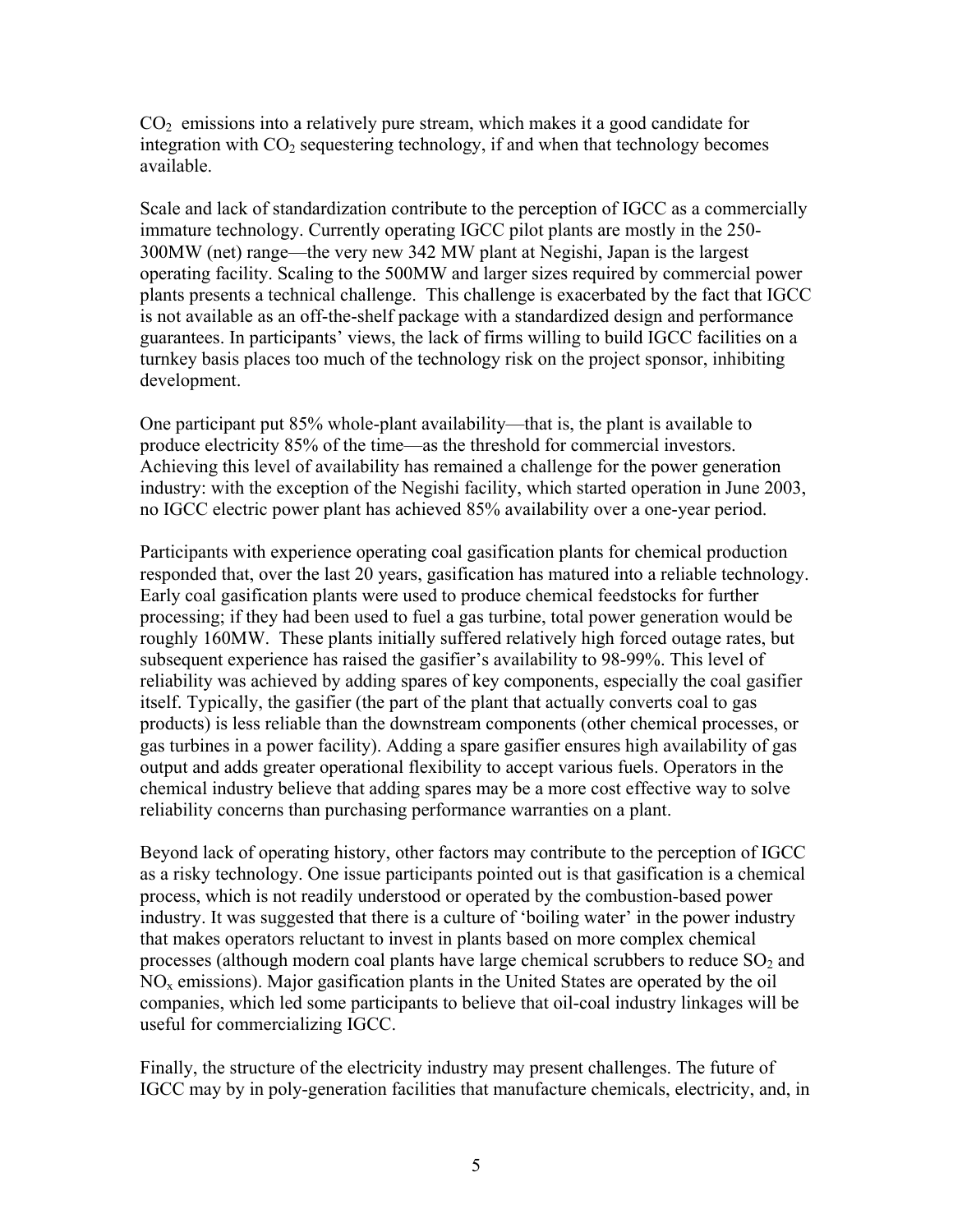the longer term, hydrogen. Some commented that the regulated power industry is not structured adequately to reward the risk-taking inherent in such facilities, especially if it has to return some of the benefits to ratepayers. The inability of the power generators to 'capture the upside' emerged as a key barrier to increased investment in IGCC.

Despite the above, participants were in general agreement about the benefits and technical feasibility of IGCC. However, it was also agreed that until some number of plants accumulate a few years of successful operating experience, regulators and financial markets would not regard IGCC as a commercially mature, low-risk technology. IGCC is also more expensive than traditional pulverized coal (PC) technology. Various speakers put the cost of IGCC at anywhere between \$1200 and \$1700 per kW. At that cost, an IGCC plant is \$100 to \$300 per kW more expensive than traditional pulverized coal (PC) technology. Until measures are in place to allow investors to gain returns from the environmental benefits of IGCC vis-à-vis PC, this added cost will inhibit its development.

# *The Three Party Covenant Proposal*

Against this background, the 3 Party Covenant was proposed as an innovative financing scheme to stimulate investment in and demonstrate commercialization of IGCC technology. The goal of the proposal is to induce investors and/or electric utility companies to finance an initial fleet of 6 to 12 commercial scale (estimated at 550MW) IGCC plants. The objectives of the plan are to provide access to capital at favorable rates; tolerate technology risks; and produce electricity at competitive prices.

The essence of the 3 Party Covenant proposal $<sup>1</sup>$  $<sup>1</sup>$  $<sup>1</sup>$  is to reduce the cost of capital by changing</sup> the debt/equity ratio in the financing and improving debt rating to AAA, thereby lowering interest rates. This is accomplished by shifting portions of the project risk to ratepayers (via the PUCs) and to taxpayers (via the federal government). The 3 Party Covenant proposes a three party deal between the federal government, state regulators, and private equity investors to fund the construction of an IGCC plant. The project would be financed by a combination of debt and equity, with the federal government guaranteeing the debt up to 80% of total project cost, and private investors providing the remaining 20% as equity.

State regulators would guarantee cost recovery and an adequate return on investment through utility rate mechanisms. This would substantially reduce the risk to the federal guarantee. Under the proposal, the PUC would conduct a detailed pre-approval review of the proposed plant, and establish cost-of-capital rates for the life of the project. As construction progresses, the PUC will periodically (quarterly or semi-annually) review progress and expenditures, and will allow the plant owner to recover approved costs through the rate base. In regulated states, this would be through direct rate increases to consumers; in deregulated states, it may be through a non-bypassable wire charge.

<span id="page-5-0"></span> $\begin{array}{c|c}\n\hline\n\end{array}$  $<sup>1</sup>$  Full details can be found in William G. Rosenberg, Dwight C. Alpern, and Michael R. Walker,</sup> *Financing IGCC – 3 Party Covenant,* available through the BCSIA web site at http://bcsia.ksg.harvard.edu/publication.cfm?program=CORE&ctype=paper&item\_id=436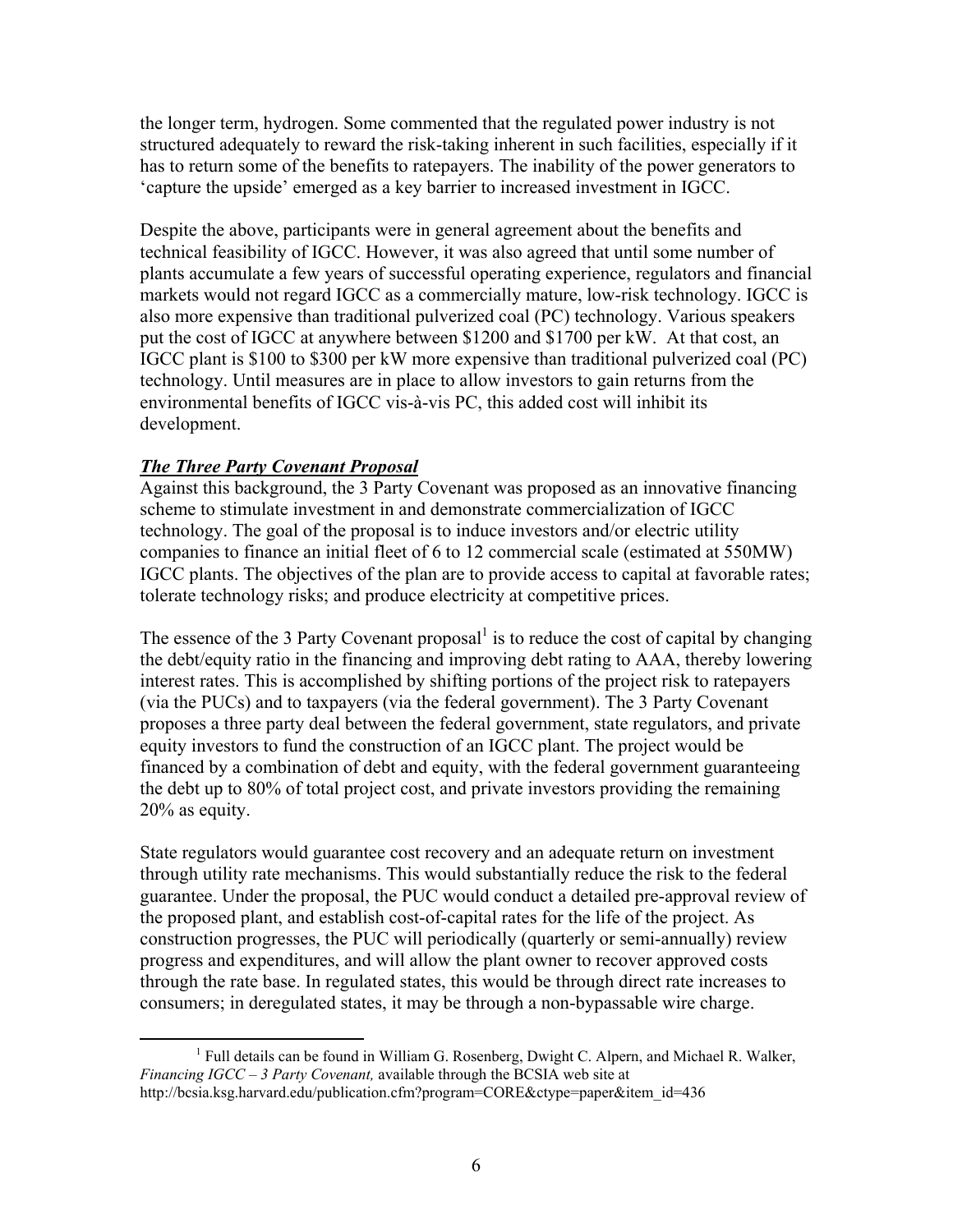The 3 Party Covenant proposal was presented to function in both regulated and deregulated states. Passing risk on to ratepayers will be easier in states with traditional electric regulation than in those that have undergone deregulation. One participant also pointed out that under current capital market conditions it will be difficult to find financing for plants in deregulated states. States with a sizable coal industry and policies to promote coal consumption are good candidates, as are states with precedents for the type of detailed PUC oversight envisioned in the plan.

The proponents argued the proposal addressed the difficulties in financing IGCC plants, ensuring the following:

- The federal guarantee and state utility rate structure absorb much of the technology and startup risks, allowing the equity investors to be satisfied with a lower return than they would otherwise demand.
- The federal guarantee allows the project to borrow at a lower interest rate. A typical Midwest utility has a BBB credit rating, which corresponds to approximately a 6.5% interest rate on long-term loans. In contrast, the federal government has a AAA credit rating, and is able to borrow at a long-term rate of approximately 5.5%. (Interest rates as of January 2004.) Federal guarantees should allow 3 Party Covenant projects to borrow at close to the same rate as the federal government.
- Because the federal government would guarantee loans up to 80% of the project cost, the amount of relatively expensive equity funding is reduced to 20%. This means that for about 25% of the amount financed, the cost of capital is reduced from 18.6% (the pre-tax return on equity) to 5.5%.

The proponents contend that these advantages would reduce the cost of capital enough to

overcome the \$100-\$300/kWh cost premium between IGCC and PC. In a reference case (Table 1), this arrangement would reduce the average cost of capital from 11.9% to 8.1%, with a corresponding reduction in the cost of electricity to 3.84 cents/kWh, compared with 4.30

| Table 1: Cost of Proposed vs. Traditional Financing |       |                      |  |
|-----------------------------------------------------|-------|----------------------|--|
|                                                     |       | Proposal Traditional |  |
| Percentage Debt                                     | 80%   | 55%                  |  |
| Debt Interest Rate                                  | 5.5%  | 6.5%                 |  |
| <b>Percent Equity</b>                               | 20%   | 45%                  |  |
| After-tax Equity Return                             | 11.5% | 11.5%                |  |
| Tax Rate (Fed. and State)                           | 38.2% | 38.2%                |  |
| Pre-tax Equity Return                               | 18.6% | 18.6%                |  |
| <b>Pre-tax Nominal WACC</b>                         | 8.1%  | 11.9%                |  |

cents/kWh for a traditionally financed PC plant.

The 3 Party Covenant proposal, they argued, offers benefits to all three participants. The federal government receives energy, national security, and environmental policy benefits in the form of reduced conventional emissions and establishing a technology path toward  $CO<sub>2</sub>$  sequestration, while increasing the role of coal in the national electricity mix. For the states, it promises lower emissions and lower, more stable electricity costs along with economic development. Importantly for coal-producing states, it also provides support for the coal industry and coal miners. The plant owners receive the benefit of a coal base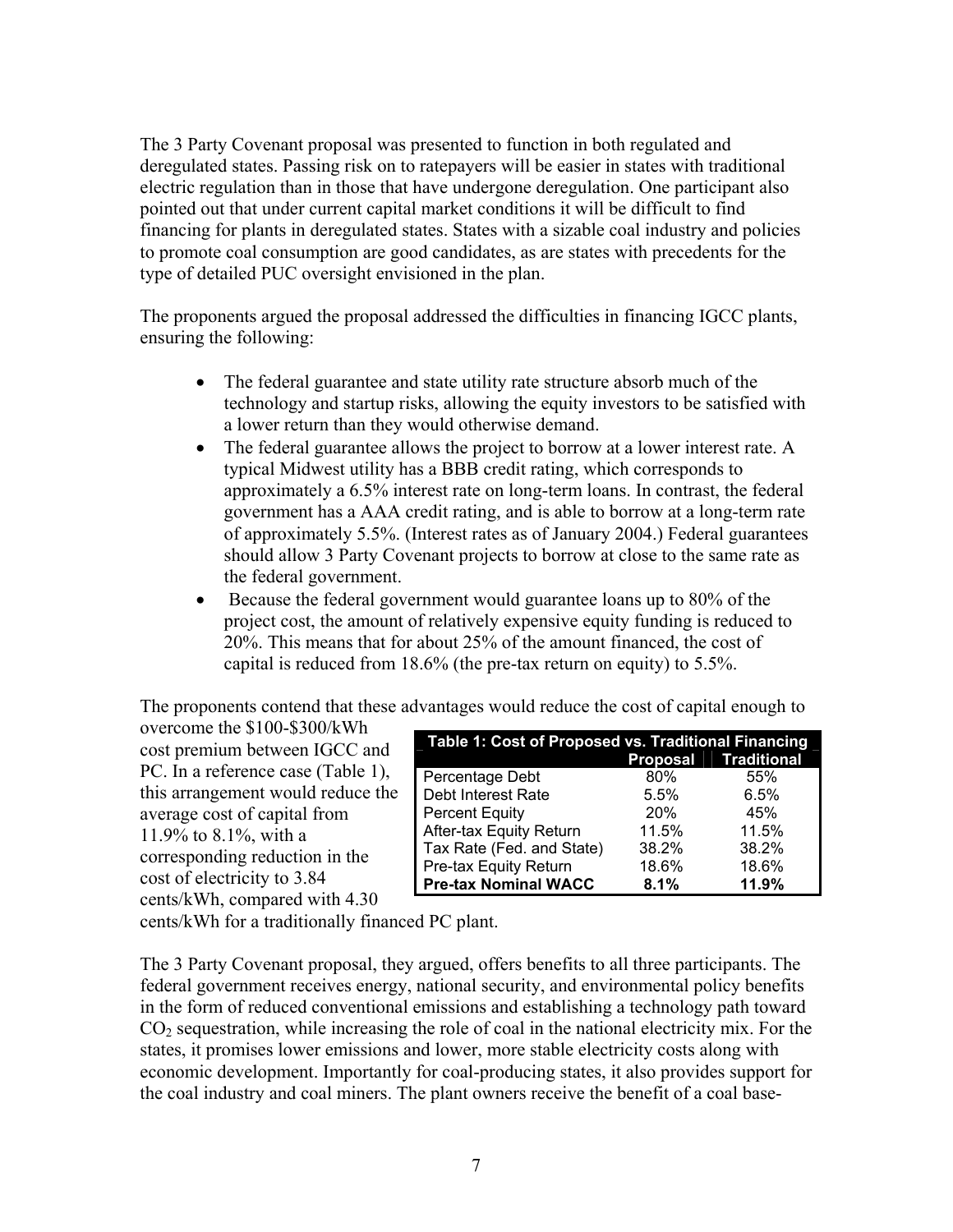load plant and the public relations benefit of investing in an environmental beneficial technology. The owners also receive a guaranteed return on their investment, and, because the federal government guarantees the loan, receive creditworthiness that IGCC projects would not be able to achieve on their own.

|                           | Provides                | Receives                       |
|---------------------------|-------------------------|--------------------------------|
| <b>Federal Government</b> | AAA credit              | Energy/environmental benefits  |
|                           | Low interest rate       | National security              |
|                           | 80/20 capital structure | Low risk loan                  |
|                           |                         |                                |
| <b>State</b>              | Assured revenue stream  | Jobs (construction $&$ mining) |
|                           | Prudence review         | Cleaner air                    |
|                           | Reduce financial risk   | Competitive electricity prices |
|                           |                         | Low cost financing             |
| Owner                     | $20\%$ equity           | Public relations benefits      |
|                           | Leadership              | Assured equity return          |
|                           |                         | 80% non-recourse loan          |

Table 2: Summary of 3 Party Covenant agreement

# **Discussion and Comments**

The discussion centered on 5 general questions: (1) Does the proposed 3 Party Covenant properly allocate risks and rewards? (2) Will the 3 Party Covenant attract investors to IGCC? (3) Is this sort of 'technology picking' the right way to do energy policy? (4) Is the objective of the program clean-kilowatt hours or information? and (5) What is the proper scope and duration of the proposed guarantees? The main arguments put forth under each question are presented in the following sections.

# *Risks and Rewards*

Many participants focused their remarks on the proper allocation of financial risks and rewards, and whether the 3 Party Covenant proposal had struck the correct balance. The guarantees in the 3 Party Covenant have the effect of shifting much of the risk away from the utility and onto ratepayers and taxpayers. Once a plant expenditure is approved by the PUC, cost recovery could not be revoked, except in cases of fraud, concealment, gross mismanagement, or the like. The proposal anticipates that equipment manufacturers and the engineering and construction firm will provide guarantees to cover the technology and performance risks, but the 3 Party Covenant system would pass the majority of residual technology, startup, operation, and fuel cost risks on to ratepayers.

The federally guaranteed loans would be disbursed as the PUC approves project expenditures. Because repayment of the loans is guaranteed through the assured revenue stream, the federal government is essentially holding the residual political risks: only in the case where a PUC approved a cost, but subsequently did not allow recovery, would the federal loan guarantee become operative. In other words, the federal taxpayer would absorb the political risk of an inability or unwillingness of a state PUC to honor its historical commitments.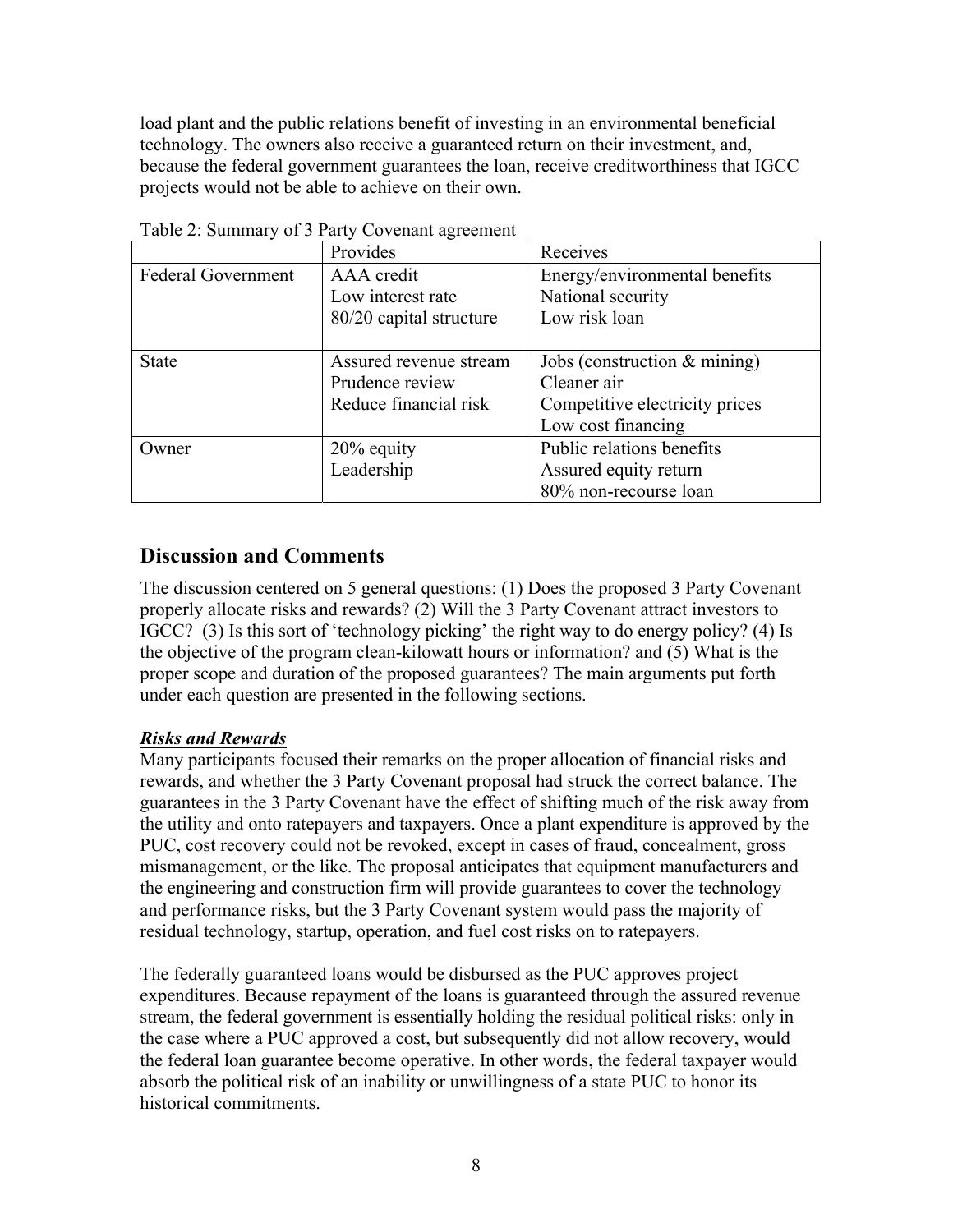Participants nearly unanimously agreed that allocating a portion of the risk to the federal taxpayer is an improvement over a traditional financing arrangement. Since the environmental, fuel diversification, technological innovation and national security benefits of IGCC are not adequately rewarded by the market, traditional financing leaves investors with a disproportionately large share of the risks relative to the rewards they stand to earn. Overall, the redistribution of risks implicit in the 3 Party Covenant was seen by many as a step towards a more appropriate allocation.

It was suggested that commodifying the benefits of IGCC—e.g., through a carbon capand-trade arrangement—could be a more economically efficient way of balancing the risk-reward equation, but such an arrangement is politically unlikely in the near future. The 3 Party Covenant was accepted as a "best available politically feasible" solution to this problem, but it was noted that the proposal would benefit from a discussion of other possible methods.

The most contentious aspect of the 3 Party Covenant risk allocation was whether it achieved the correct balance between state ratepayers and the federal government. Participants weighed in on both sides of the issue. Some argued that rate-basing the investment and assuring the revenue stream placed to heavy a burden on ratepayers, while others saw the federal guarantees as putting too much risk on taxpayers. Those who saw the risks to the PUCs as disproportionately great argued that:

- Many of the societal benefits of the proposal—improved technology, greater use of domestic fuels, potential climate change abatement, and better understanding of IGCC—are national, and should not be paid for by any particular state's ratepayers.
- Although a number of states direct their PUCs to facilitate clean coal technology and the use of local coal, some of the local benefits, especially economic development and air quality, may not fall under the statutory responsibility of the PUC. All participants agreed that these benefits are desirable, but some believed that it may not be appropriate for PUCs to expose their ratepayers to risks in order to achieve them. To the extent that states wish to pursue these goals, it may be better to expand the proposal to a four- or five-party covenant by getting state economic development offices or environmental agencies involved.
- The 3 Party Covenant envisions active PUC review before and during construction as one way of reducing ratepayers' risks. Some expressed concern that this type of review may be beyond regulators' technical capacities, and that they will have difficulty deciding which costs are appropriate and which are inappropriate. Regulators are familiar with combustion-fired power plants, and have experience dealing with fuel price risk, but construction and operation of a new technology is a different game, and regulators may not be as proficient at identifying and managing the associated risks.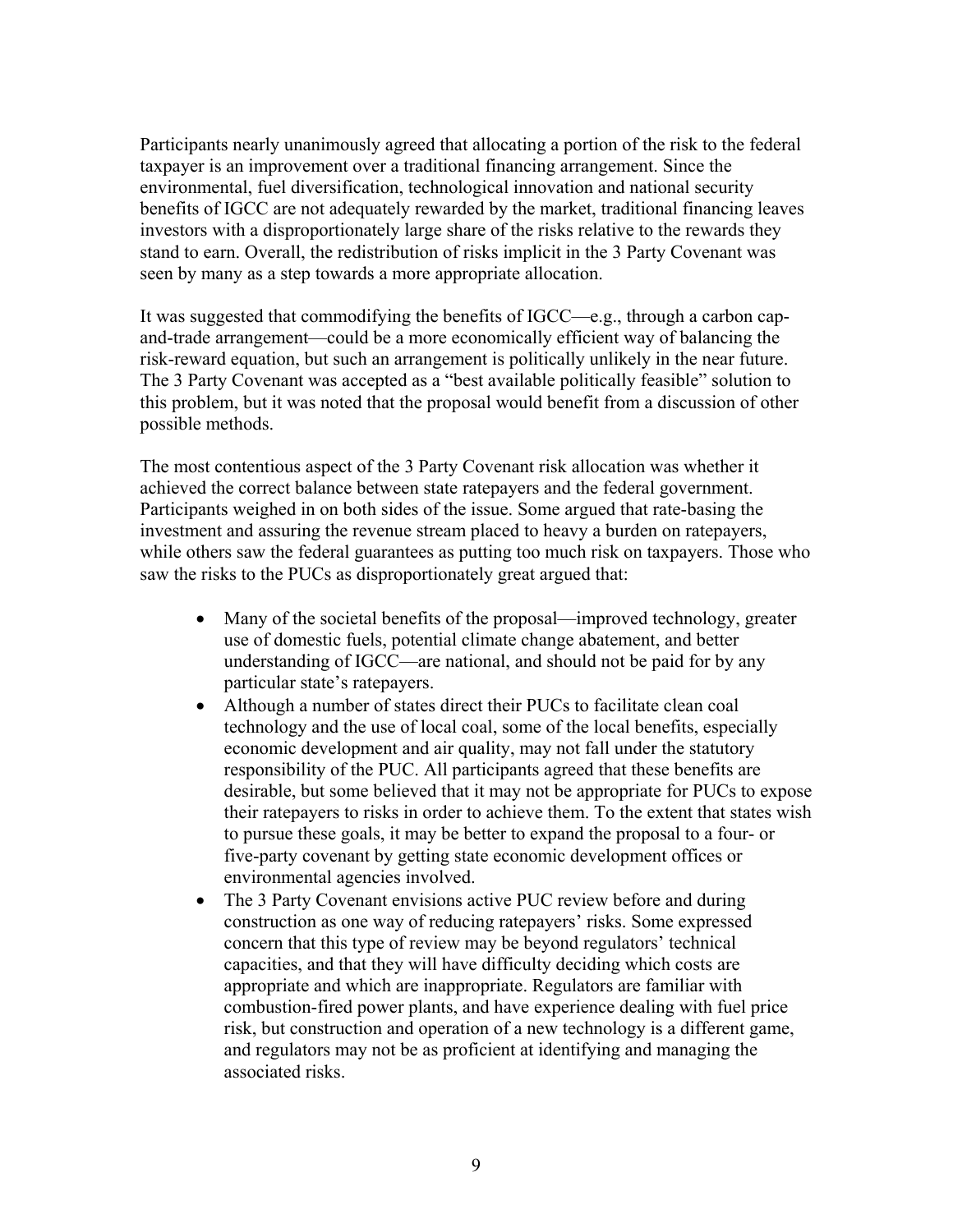• PUCs may be taking a double risk: if an approved IGCC projects fails, not only will the sponsoring PUC's ratepayers bear the cost of the failed plant, but they will have to pay purchase power costs to make up for lost generating capacity.

On the other side, those who saw the federal share of the risks as too large make the following points:

- Ratepayers in the sponsoring PUC would enjoy low cost financing that wouldn't otherwise be available. New generation capacity will have to be built anyway, and there would be tangible economic development benefits. It is appropriate for that PUC's ratepayers to pay for these benefits.
- Because cost of capital is 60-70% of the cost of producing kilowatt hours, the lower cost of capital offers ratepayers lower electricity costs.
- Regulators assume risk, especially fuel price risk, on behalf of their ratepayers every day. The risks here are not fundamentally different than those. As the recent gas-fired plant experience shows, no energy decision is risk free, and technology uncertainty should not be overweighed relative to fuel price uncertainty.
- The fuel diversification benefits of keeping coal in the fleet are not strictly national; ratepayers enjoy price and reliability benefits from a diverse fuel supply.
- The cost of the federal loan guarantees may be larger than expected. When the federal government makes a loan guarantee, it must place a fraction of the amount guaranteed into a loss reserve. The exact fraction required is based on the estimated probability that the loan will go into default. Since the government is essentially guaranteeing that the PUCs will not renege on their revenue commitment, the probability of default should be fairly low, and a total of perhaps 10% of the amount guaranteed would need to be placed in the loss reserve. However, this type of calculation may underestimate the true cost of the guarantee—a systematic failure, such as the one that hit the Savings and Loan industry, could end up costing the Treasury up to the full amount of the guarantees. The federal Treasury is currently guaranteeing approximately one trillion dollars in loans, and may understandably be reluctant to add a few billion more.

Despite some disagreement on this issue, it was agreed that the 3 Party Covenant was an excellent basis for discussion, and most felt that negotiations within its framework would be able to produce a deal acceptable to all parties. Beyond the state-federal risk sharing, several other concerns about the risk allocation emerged:

• The federal guarantee may create a moral hazard problem. In the words of one comment, the "loan guarantee is a way to make failure more comfortable, rather than performance more rewarding." Commentators who were worried by this problem suggested modifying the 3 Party Covenant to place more of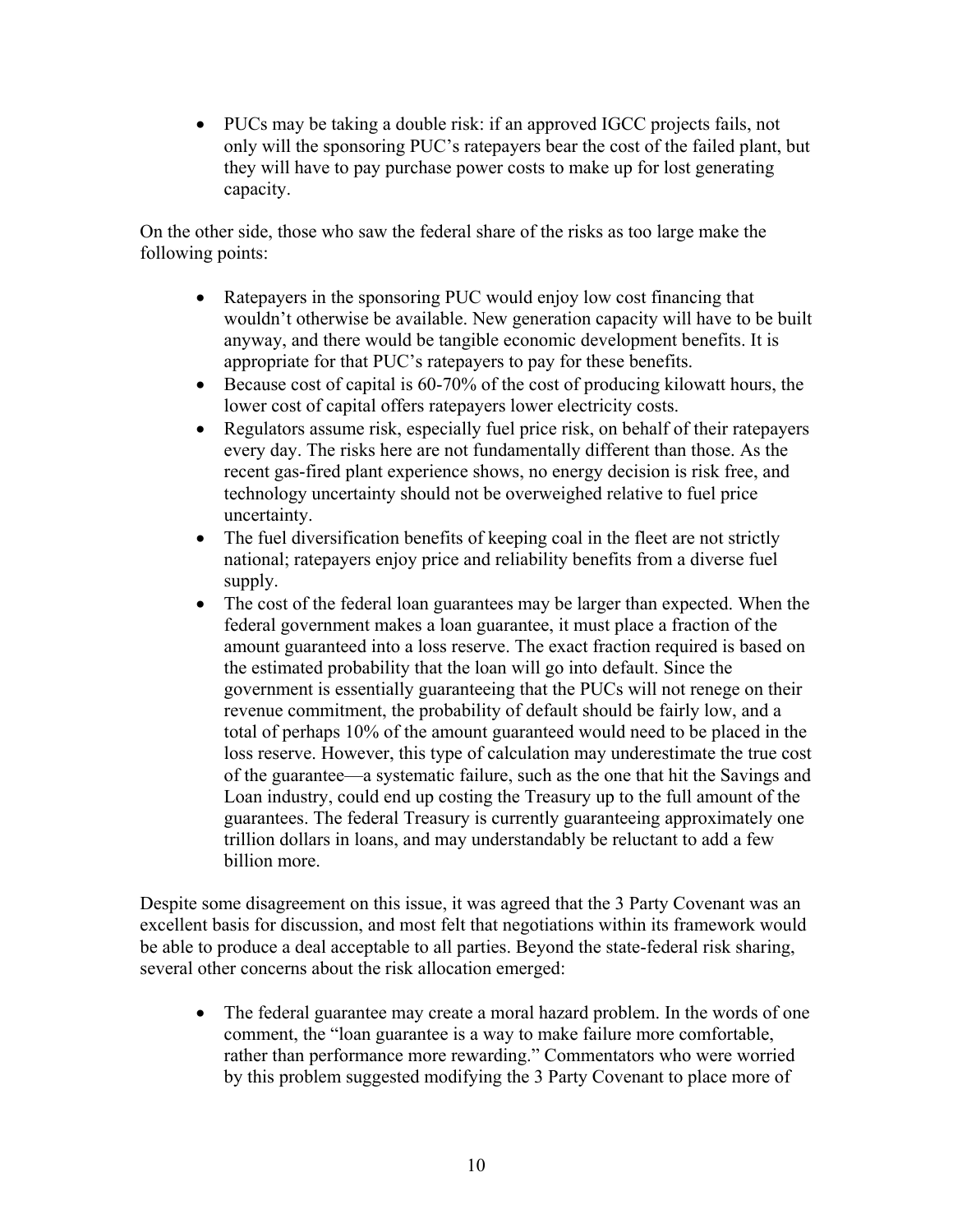the completion risk on the project sponsor, and/or demand performance warranties from equipment manufacturers and engineering firms.

• The blanket guarantees envisioned by the proposal may cover too many of the project risks. The independent power industry takes great pains to divide project risks up in detail and allocate them to the party best able to understand and manage them. As it stands, the proposal would not allow this sort of detailed risk allocation. For example, it may be appropriate for ratepayers or taxpayers to bear some of the startup risk, but there might be plant operators who are better able to manage operational risks. One participant suggested that having the PUC commit to purchasing power from the plant at a specified price might be better in this regard than assured returns. A power purchase agreement would leave operators bearing the costs of poor performance (if the plant produces power at too high a cost for the agreed price to be profitable) and enjoying the rewards of superior performance. This type of arrangement could produce better incentives to manage the plant efficiently than a guaranteed return on the original investment would. However, it could also increase the risk to the federal guarantee and the budget impact of higher scoring costs.

# *Will the Three Party Covennant Attract Private Investors?*

Neither the size nor the risk of IGCC plants is a complete disincentive to investors. The investment community is willing to fund large, risky projects, but only if they see potential returns that justify taking the risks. It is the inability to capture these upside returns that keeps private investment away from IGCC. This is partially due to the perception that regulators would be unwilling to set rates high enough to guarantee a rate of return consummate with the risk, and partially due to the fact that there is no way for investors to earn returns on positive externalities of the project (i.e., environmental or national security benefits).

Participants agreed that the 3 Party Covenant would go a long way towards making an IGCC fleet a reality, but were divided as to whether the proposal by itself would be able to achieve its goal of attracting private investment in IGCC plants. Some participants stated that the federal guarantee would be necessary but not sufficient for them to invest in a plant, while others stated that they would be willing to build such a plant under a 3 Party Covenant arrangement.

Those who felt the federal guarantee would be insufficient to attract investment were concerned about the reliability of the assured revenue stream. Investors were described as skeptical of the value of regulatory promises that guarantee returns over the life of a project—one participant noted that "I don't know a single [institutional investor] that does not have a nightmare story about something that happened to them with the public service commissions." Investors will not value the assured revenue stream as highly as a full faith and credit guarantee, and thus may not be willing to invest at the returns the PUC would grant them.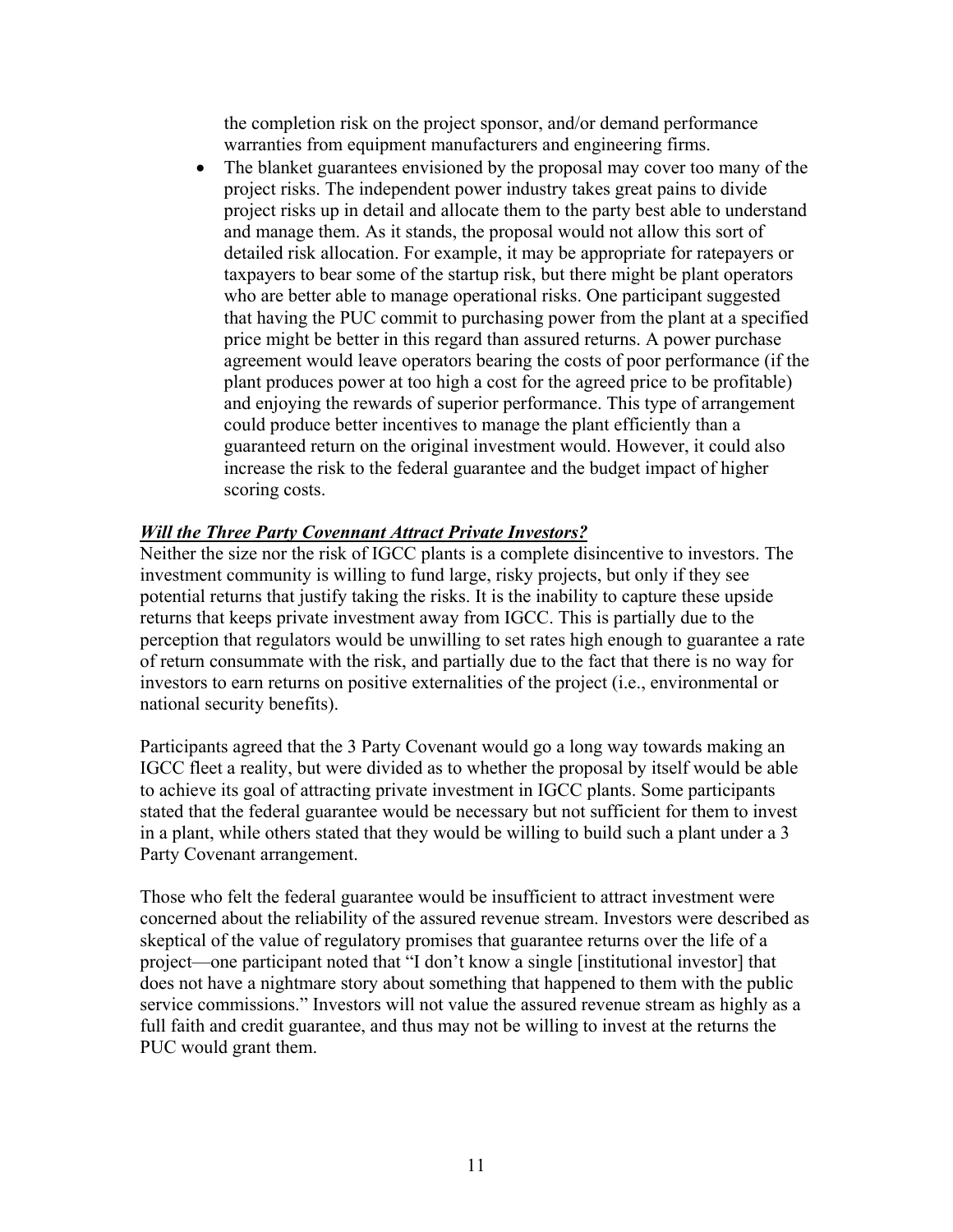Unsurprisingly, participants who stated they would invest under a 3 Party Covenant were more trusting of the PUCs, and emphasized that this, like any other power generation project, will only be successful in the context of a good relationship between developers and regulators. There was also considerable uncertainty about the stringency of future environmental regulation and the probability of carbon limits. Since IGCC is the cleanest available coal technology, stricter environmental limits would give it an economic and regulatory advantage over PC facilities. Investors who believe future environmental restrictions are likely to be stricter felt that gaining operational familiarity with IGCC technology may put them in a better competitive position in the future. As one industry participant put it, developing clean technologies is "pure risk mitigation. We think the probability is growing that we will have to reduce emissions and the sooner we learn how, the better position we will be in if that becomes a reality."

One participant proposed a two-party deal between a public power utility and lenders as an alternative to the 3 Party Covenant. Such an arrangement would be simpler because the assured revenue guarantee would not have to be negotiated between the project sponsor and the PUC. Avoiding this guarantee may also reduce the state legislative changes necessary to approve the project. Since public power utilities generally have better credit ratings than investor owned utilities and can finance through tax-exempt bonds, the project would have a lower cost of capital. The responsibilities of a public power utility are different than an investor owned one: public utilities must maximize benefits to its customers, while private utilities must maximize returns to investors. To the extent that its customers benefit from the environmental advantages, a public utility might more legitimately pay a premium for clean power than an investor-driven private firm.

Several participants proposed that financially distressed gas plants could be acquired at a very low price and refueled for IGCC at a lower cost than a greenfield IGCC plant. Such a conversion would involve building a new coal gasifier to feed into the existing gas fueled generation equipment; this would require the gas plant to have adequate space and coal delivery capacity. Since the generation equipment accounts for 30 to 35 percent of the cost of an IGCC plant, and relatively new gas plants have recently sold for as little as \$80 per kWH (less than 20% of their original cost), it may be possible to realize substantial savings through this approach. It is estimated that the equipment a IGCC plant has in common with a gas plant costs about \$500 per kWH of capacity. Despite the cost savings, a 3 Party Covenant financing arrangement for an existing gas plant will require the same legislative authorization for a federal loan and a comparable state commission decision as a completely new plant.

# *Is 'technology picking' the right way to do energy policy?*

Several participants were uncomfortable with the focus on a particular technology inherent in the proposal and expressed a preference for some sort of technology-neutral approach. They felt that technology specific proposals have a poor track record, and that performance based policies do a better job at driving innovation and spurring industry to find best-cost solutions. Modifications were proposed to address this issue, including: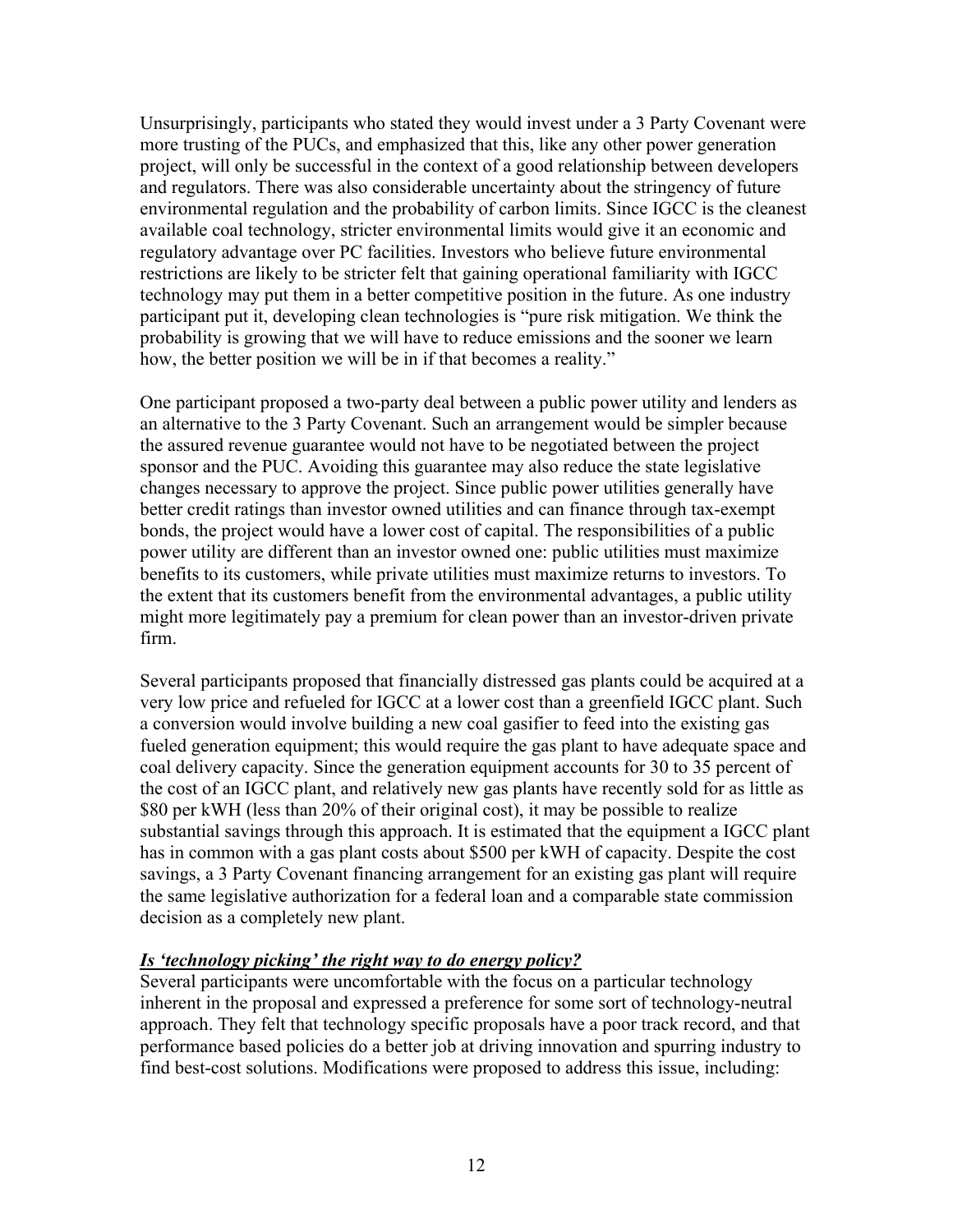- Applying the 3 Party Covenant financing mechanism more widely, for example, to a commodified efficiency market, to renewables, or to biomass. Even more generally, 3 Party Covenant financing could be linked to performance requirements rather than IGCC technology. It was agreed that the 3 Party Covenant approach could be applied to other technologies. However, expanding the scope of the approach would make it more politically difficult and time-consuming to implement. Given the perceived urgency of constructing IGCC plants in this decade, some argued that that a pragmatic, 'get what we can do now done' approach was more appropriate.
- Using production tax credits (PTC) or direct subsidies to level the economic playing field. It was argued that a PTC approach would leave the completion risk on the industry, reducing the moral hazard problem. In response to this, one participant stated that PTCs would reduce the cost of building an IGCC, but would still not provide the assurances private investors would need to invest the required capital. It was also noted that PTCs would be much more costly to the federal budget than loan guarantees, and would reduce the credit rating of the federal guarantees, requiring a higher appropriation for the loss reserve.

In general response to these comments, it was also pointed out that the U.S. has a long history of promoting technology, including in electricity generation, and that as long as the 3 Party Covenant is viewed as an attempt to 'jump-start' the technology, rather than an open-ended subsidy, it is a legitimate policy instrument. Several participants pointed out examples—scrubbers, catalytic converters, fuel efficient automobiles—where policy drove down the cost of technology significantly, and suggested that the 3 Party Covenant proposal had similar potential.

# *Objective of the Proposal*

Participants expressed some differences of opinion as to the specific aims of the proposal. Under the broad banner of moving IGCC towards commercialization, the goal of the 3 Party Covenant was variously described as clean kilowatts, information, creating an operating record to reduce the perceived immaturity of the technology, driving costs down, or creating an option for use as future climate policy evolves.

The answer to this question may be "all of the above." Given the long timescales of power projects, and the likely time frames of action on climate change, it may be that we can no longer afford the orderly paradigm of collecting information, assessing it, and then making policy decisions. The 3 Party Covenant proposal can be viewed as a type of parallel processing, simultaneously deploying clean power plants, commercializing the technology, and gaining operating information.

# *What is the proper scope and duration of the proposed guarantees?*

Related to the objectives of the proposal is the question of how many plants should be covered by the 3 Party Covenant, and for how long the loan guarantees should stand. The general consensus was that the 3 Party Covenant should support IGCC until investors felt confident enough in the technology to finance projects through more traditional means.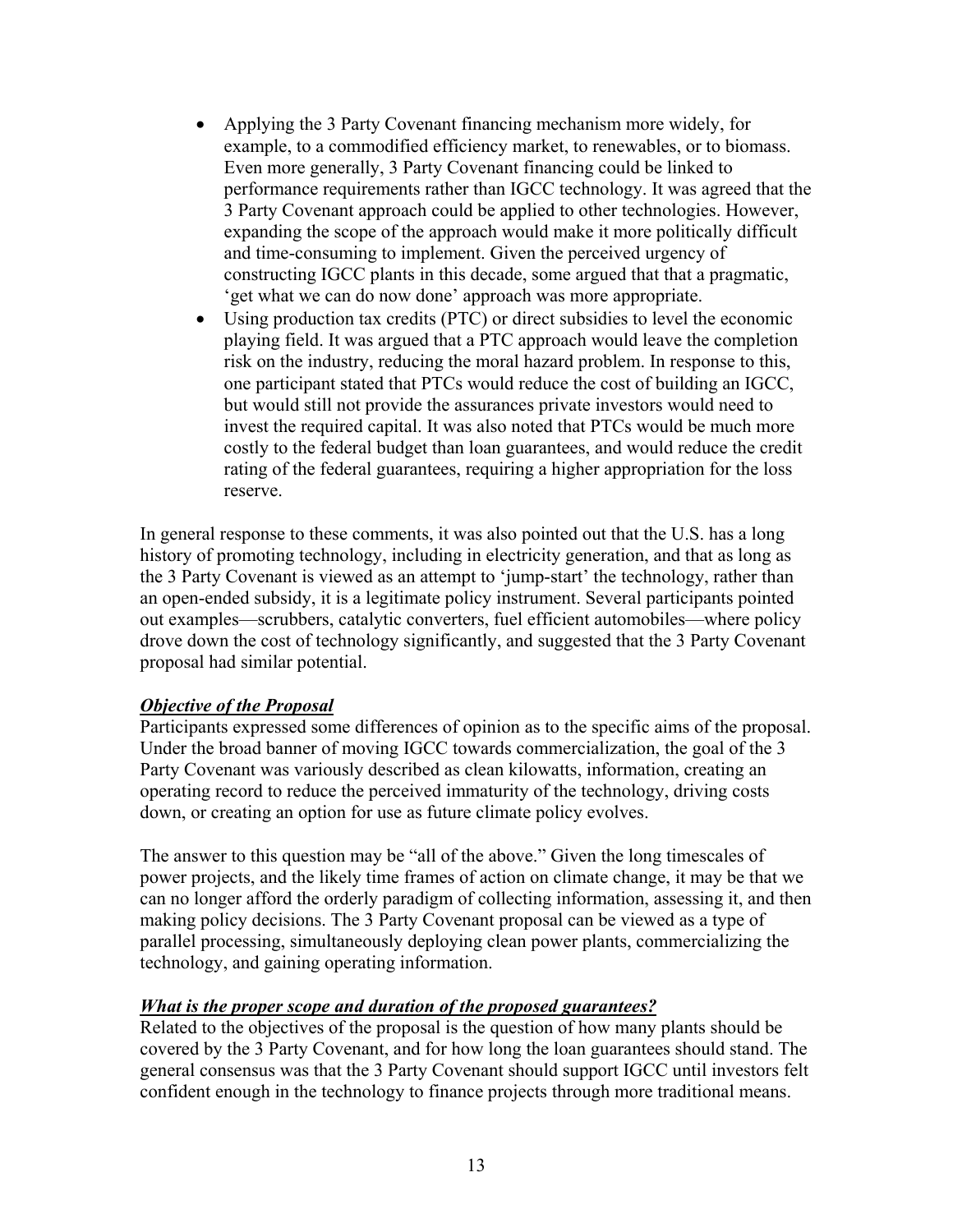Estimates as to how many plants this would require varied from 3 to 12. Several possibilities were suggested for the sequencing of the plants, ranging from getting as many as possible built in the near term to building in several waves of about 3 plants, with incremental technology improvements between each wave.

It was estimated that there is a \$600 million authorization in the Energy Bill before Congress that could be used to support the 3 Party Covenant. If credit rating agencies consider the PUC revenue guarantees highly creditworthy, the probability of default could be around 10%, allowing \$6 billion—or 12 plants worth—of loans to be guaranteed. If the PUCs do not make the revenue guarantees, or if credit agencies do not consider them highly creditworthy, the number of plants built would be lower.

Since most project risk lies in the initial construction and startup phases, some participants questioned if investors should enjoy the PUC and federal guarantees for the entire life of the plants. After IGCC plants have accumulated a number of years of operating experience, it should be considered a well-understood commercial technology, and not require any subsidy. Those who held this view suggested a variety of mechanisms to move towards more traditional financing as IGCC proves itself. Proposals included phasing out the federal guarantees after five or ten years, selling or refinancing the plants at some point, or transitioning from the assured revenue stream to a more standard power purchase agreement.

# **Concluding Remarks**

Participants agreed that further development and commercialization of IGCC could have significant economic, national and homeland security, and environmental benefits. Across all sectors represented at the session, they expressed interest in pursuing the 3 Party Covenant as a framework for stimulating investment in these plants. Suggestions for further study and analysis centered on the following issues:

1. Improving our understanding of the types, size, and duration of the risks involved. Who should bear these risks, and who is willing to bear them? Does the proposed allocation of risks create the right incentive structure?

2. Better understanding the value of the benefits produced: what is the value of information? Of clean kilowatt hours? Of economic development? Just as importantly, how are these benefits distributed, and who should pay for them?

3. What is the nature of the energy problem IGCC is trying to solve: is it how to turn coal into electricity in a carbon constrained world, or does it go beyond electricity to a question of whether our gas fuels come from LNG or from coal? Is it a concern over lack of base load power, over lack of peaking power, or are we looking at a new type of combined electric-chemical plant that the industry doesn't know what to do with?

4. The possibility of repowering some of the existing natural gas fleet has great potential, and should be carefully examined.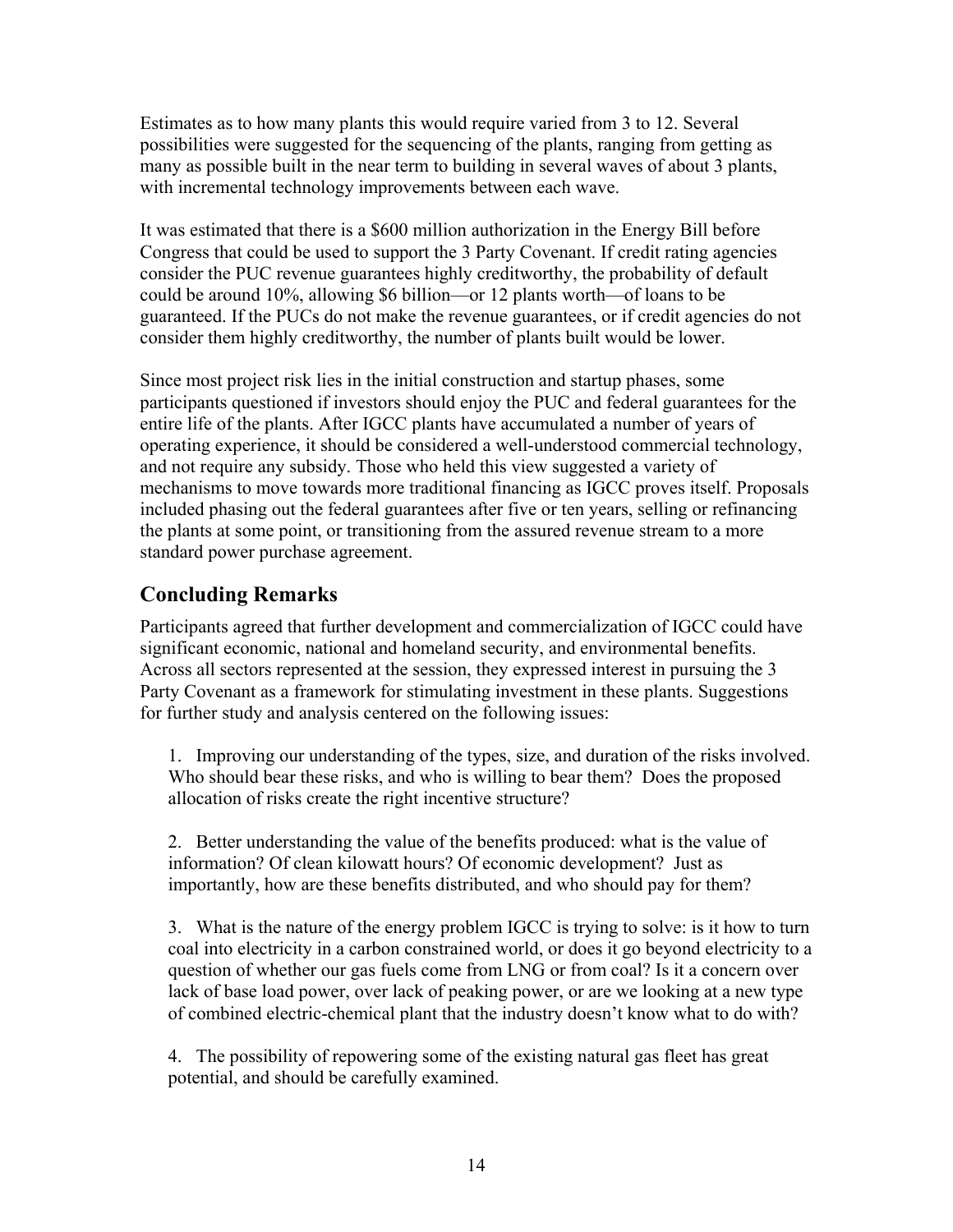# **Workshop on IGCC Development**

# **List of Participants**

#### **Dwight Alpern**

IGCC Proposal Research Director Legal and Regulatory U.S. Environmental Protection Agency 1200 Pennsylvania Avenue, NW (MC-6204J) Washington, DC 20460 202-343-9151 *[alpern.dwight@epa.gov](mailto:alpern.dwight@epa.gov)*

#### **Phil Amick**

Technology Director-Gasification ConocoPhillips 600 N. Dairy Ashford PO Box 3072A Houston, TX 77079 281-293-2724 *[Phil.Amick@ConocoPhillips.com](mailto:Phil.Amick@ConocoPhillips.com)*

#### **Jay Apt**

Executive Director Carnegie Mellon Electricity Industry Center Carnegie Mellon University Posner Hall 254 Pittsburgh, PA 15213 412-268-3003 *[apt@cmu.edu](mailto:apt@cmu.edu)*

#### **John Beale**

Deputy Assistant Administrator, OAR U.S. Environmental Protection Agency 1200 Pennsylvania Avenue, NW (MC-6101) Washington, DC 20460 202-564-7400 *[beale.john@epa.gov](mailto:beale.john@epa.gov)*

#### **Cynthia Brady**

Office of Air and Radiation U.S. Environmental Protection Agency 1200 Pennsylvania Avenue, NW Washington, DC 20460 202-564-7400 *[brady.cynthia@epa.gov](mailto:brady.cynthia@epa.gov)*

#### **Richard Brewer**

Director, Environmental Affairs Cinergy Corporation 139 East Fourth Street – Room 2801 ATII Cincinnati, OH 45202 513-287-3604 *dickbrewer@cinergy.com*

# **Jim Burg**

Commissioner South Dakota Public Utilities Commission 500 East Capital Pierre, SD 57501 605-773-3201 *[jim.burg@state.sd.us](mailto:jim.burg@state.sd.us)*

# **Ric Campbell**

Commission Chairman Utah Public Service Commission 160 East 300 South Salt Lake City, UT 84111 801-530-6716 *rcampbell@utah.gov* 

# **Michael Cashin**

Senior Engineer, Corporate Environmental Minnesota Power, Allete 30 West Superior Street Duluth, MN 55802 212-722-5642x3339 *[mcashin@mnpower.com](mailto:mcashin@mnpower.com)*

#### **Joe Chaisson**

Clean Air Task Force 245 Allen Point Road Harpswell, ME 04079 207-833-6993 joeIDO@gwi.net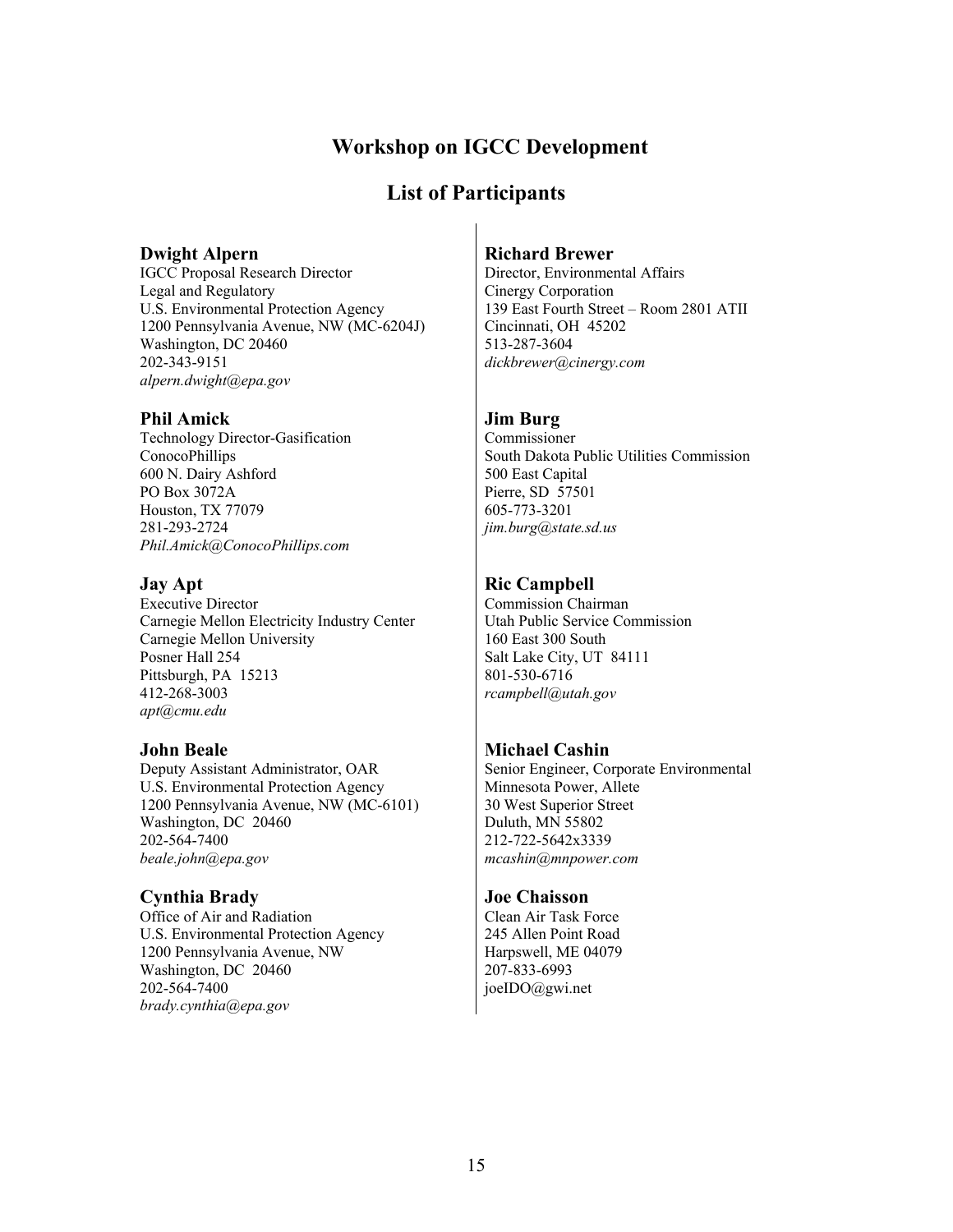### **James Childress**

Executive Director Gasification Technologies Council 1110 N. Glebe Road, Suite 610 Arlington, VA 22201 703-276-0110 jchildress@gasification.org

#### **Armond Cohen**

Executive Director Clean Air Task Force 77 Summer Street, 8<sup>th</sup> Floor Boston, MA 02110 617-292-0234x11 *[armond@catf.us](mailto:armond@catf.us)*

# **Kenneth Colburn**

Executive Director **NESCAUM** 101 Merrimac Street,  $10^{th}$  Floor Boston, MA 02114 617-367-8540x216 *[kcolburn@nescaum.org](mailto:kcolburn@nescaum.org)*

#### **Stu Dalton**

Director, Fossil/Emission Control PL Electric Power Research Institute 3412 Hillview Avenue Palo Alto, CA 94304 650-855-2467 *[sdalton@epri.com](mailto:sdalton@epri.com)*

#### **Stacey Davis**

Senior Policy Analyst Center for Clean Air Policy 750 First Street, NE, Suite 940 Washington, DC 20002 202-408-9260 *[sdavis@ccap.org](mailto:sdavis@ccap.org)*

# **Akash Deep**

Associate Professor of Public Policy John F. Kennedy School of Government Harvard University 79 JFK Street Cambridge, MA 02138 617-495-1340 *[akash\\_deep@harvard.edu](mailto:akash_deep@harvard.edu)*

# **David Denton**

Business Development Director Eastman Gasification Services Company P.O. Box 431 Kingsport, TN 37662 423-229-6559 *[dldenton@eastman.com](mailto:dldenton@eastman.com)*

# **John Deutch**

Institute Professor Massachusetts Institute of Technology Building 6-208 77 Massachusetts Avenue Cambridge, MA 02139 617-253-1479 *[jmd@mit.edu](mailto:jmd@mit.edu)*

# **Jeff Deyette**

Energy Analyst Union of Concerned Scientists Two Brattle Square Cambridge, MA 02238 617-547-5552 *[jdeyette@ucs.usa.org](mailto:jdeyette@ucs.usa.org)*

# **Bruce Douglas**

Vice President, Business Management Constellation Generation Group 111 Market Place, Suite 200 Baltimore, MD 21202-7110 410-230-4731 *[bruce.douglas@constellation.com](mailto:bruce.douglas@constellation.com)*

#### **Peggy Duxbury**

Director of Government and Environmental Affairs Calpine Corporation  $1200$   $17<sup>th</sup>$  Street, Suite 770 Denver, CO 80202 720-946-1305 *[pduxbury@calpine.com](mailto:pduxbury@calpine.com)*

# **E. Donald Elliott**

Adjunct Professor of Law Yale Law School Willkie, Farr & Gallagher LLP 1875 K Street, NW Washington, DC 20004 202-303-1120 delliott@willkie.com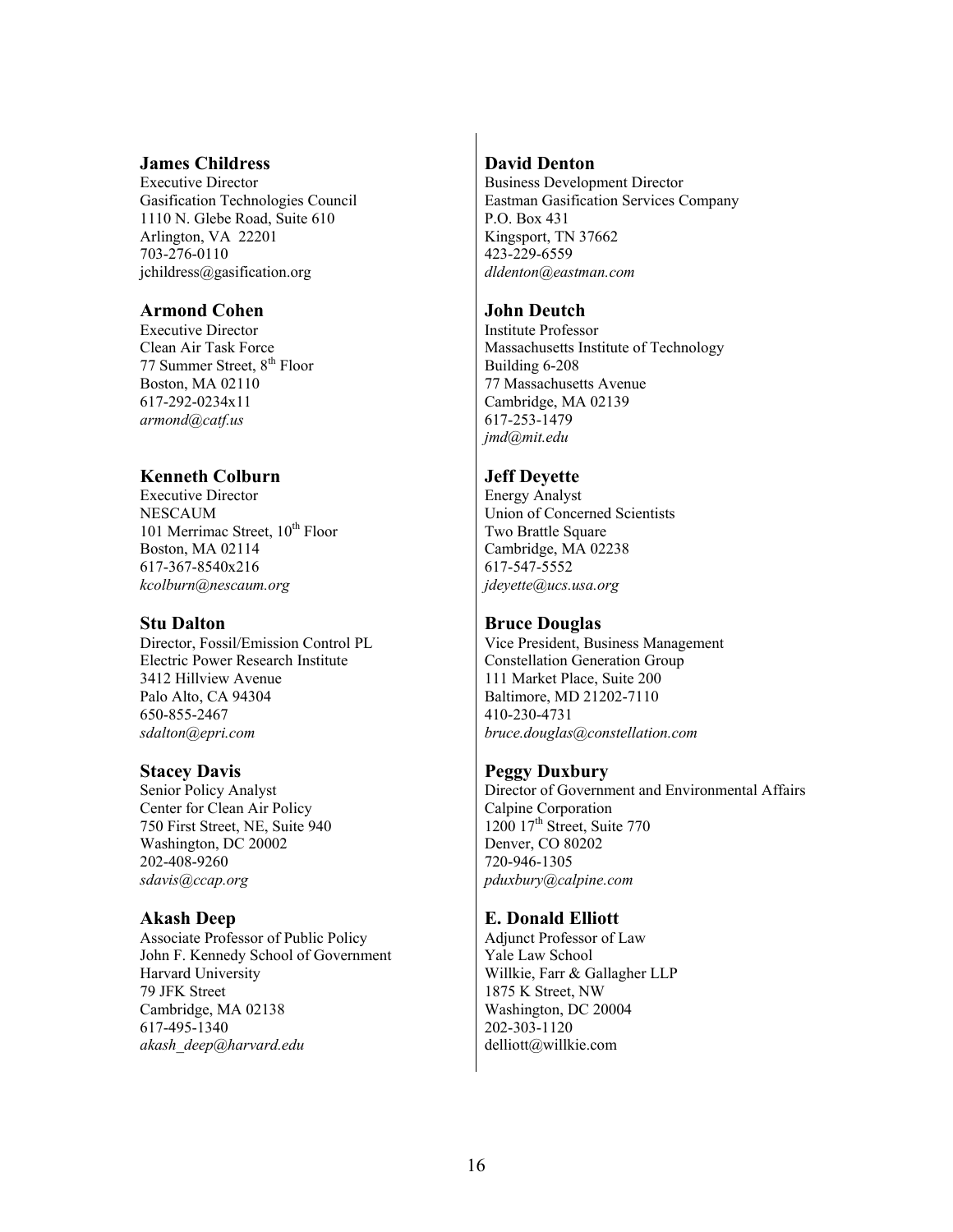#### **Ben Esty**

Professor Harvard Business School Morgan Hall 381 Harvard University Cambridge, MA 02138 617-495-6159 *[besty@harvard.edu](mailto:besty@harvard.edu)*

#### **Ross Fava**

Director, Sales and Marketing Shell Global Solutions (US) Inc. 3333 Highway 6 South Houston, TX 77082 281-544-7707 *[ross.fava@shell.com](mailto:ross.fava@shell.com)*

### **Gregory Foote**

Attorney Center for International Environmental Law 1367 Connecticut Avenue, NW, Suite 300 Washington, DC 20036-1860 202-785-8700 *[gfoote@ciel.org](mailto:gfoote@ciel.org)*

#### **John Freeman**

Chesapeake Management  $1066$   $30$ <sup>th</sup> Street, NW Washington, DC 20007 202-333-8312 *[chesapeakemgt@aol.com](mailto:chesapeakemgt@aol.com)*

# **Kelly Sims Gallagher**

Director, Energy Technology Innovation Project John F. Kennedy School of Government Harvard University 79 JFK Street Cambridge, MA 02138 617-495-1960 *[Kelly\\_Gallagher@harvard.edu](mailto:Kelly_Gallagher@harvard.edu)*

#### **James Gede, Jr.**

Partner Hogan & Hartson, LLP 111 S. Calvert Street, Suite 1600 Baltimore, MD 21202 410-659-2714 *[jagede@hhlaw.com](mailto:jagede@hhlaw.com)*

# **Thomas Grahame**

Senior Policy Analyst U.S. Department of Energy 1000 Independence Avenue, SE Washington, DC 20585 202-586-7149 *[thomas.grahame@hq.doe.gov](mailto:thomas.grahame@hq.doe.gov)*

# **Harry Graves**

President and CEO Global Energy, Inc. 312 Walnut Street, Suite 2650 Cincinnati, OH 45202 513-621-0077 *[hhgraves@globalenergyinc.com](mailto:hhgraves@globalenergyinc.com)*

### **Jason Grumet**

Executive Director National Commission on Energy Policy 1616 H Street, NW,  $6^{th}$  Floor Washington, DC 20006 202-637-0400 *[jgrumet@energycommission.org](mailto:jgrumet@energycomission.org)*

# **David Hadley**

Commissioner Indiana Utility Regulatory Commission 302 West Washington Street, Suite E-306 Indianapolis, IN 46204 317-232-7034 *[dhadley@urs.state.in.us](mailto:dhadley@urs.state.in.us)*

#### **Robert Hanfling**

2141 Wyoming Avenue, NW Washington, DC 20008 202-662-3953 *[bhanf@erols.com](mailto:bhanf@erols.com)*

# **David Hawkins**

Program Director, Climate Center National Resources Defense Council 1200 New York Avenue, NW, Suite 400 Washington, DC 20005 202-289-6868 *[dhawkins@nrdc.org](mailto:dhawkins@nrdc.org)*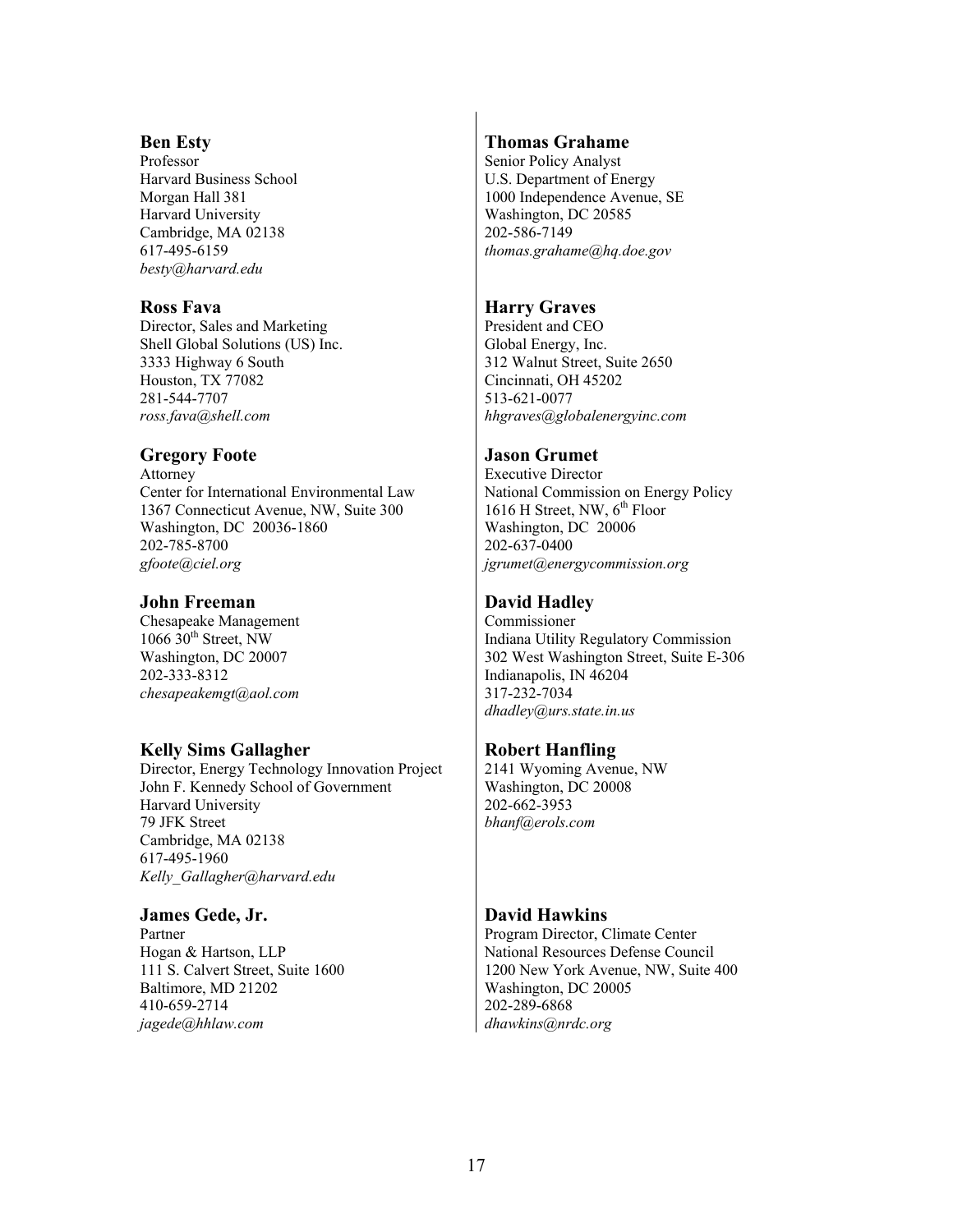#### **Ned Helme**

Executive Director Center for Clean Air Policy 750 First Street, NE, Suite 940 Washington, DC 20002 202-408-9260 *[nhelme@ccap.org](mailto:nhelme@ccap.org)*

#### **Howard Herzog**

Principal Research Engineer Laboratory for Energy and the Environment Massachusetts Institute of Technology 1 Amherst Street, E40-447 Cambridge, MA 02139-4307 617-253-0688 *[hjherzog@mit.edu](mailto:hjherzog@mit.edu)*

# **William Hogan**

Lucius N. Littauer Professor of Public Policy and Administration Research Director, Harvard Electricity Policy Group John F. Kennedy School of Government Harvard University 79 JFK Street Cambridge, MA 02138 617-495-1317 *[william\\_hogan@harvard.edu](mailto:william_hogan@harvard.edu)*

# **John Holdren**

Teresa and John Heinz Professor of Environmental Policy Director, Science, Technology and Public Policy Program John F. Kennedy School of Government Harvard University 79 JFK Street Cambridge, MA 02138 617-495-1464 *john\_holdren@harvard.edu* 

# **Neville Holt**

Science & Technology Division Electric Power Research Institute 3412 Hillview Avenue Palo Alto, CA 94304 650-855-2503 *[nholt@epri.com](mailto:nhold@epri.com)*

# **Robert S. Horton**

Manager, Marketing & Government Affairs ChevronTexaco Worldwide Power & Gasification 1111 Bagby Street Houston, TX 77002 713-286-3332 *hortors@chevrontexaco.com* 

### **Helen Howes**

Vice President, Environmental Health & Safety Exelon Corporation 2301 Market Street, S21-2 Philadelphia, PA 19101 215-841-5030 *helen.howes@exeloncorp.com* 

### **Julie Jorgensen**

Principal Excelsior Energy, Inc. 294 Grove Lane East, Suite 260 Wayzata, MN 55391 952-250-2253 *[juliejorgensen62@msn.com](mailto:juliejorgensen62@msn.com)*

# **Seth Kaplan**

Senior Attorney Conservation Law Foundation 62 Summer Street Boston, MA 02110 617-350-0990 *[skaplan@clf.org](mailto:skaplan@clf.org)*

#### **Drew Kodjak**

National Commission on Energy Policy 1616 H Street, NW,  $6^{th}$  Floor Washington, DC 20006 202-637-0400 *dkodjak@energycommission.org*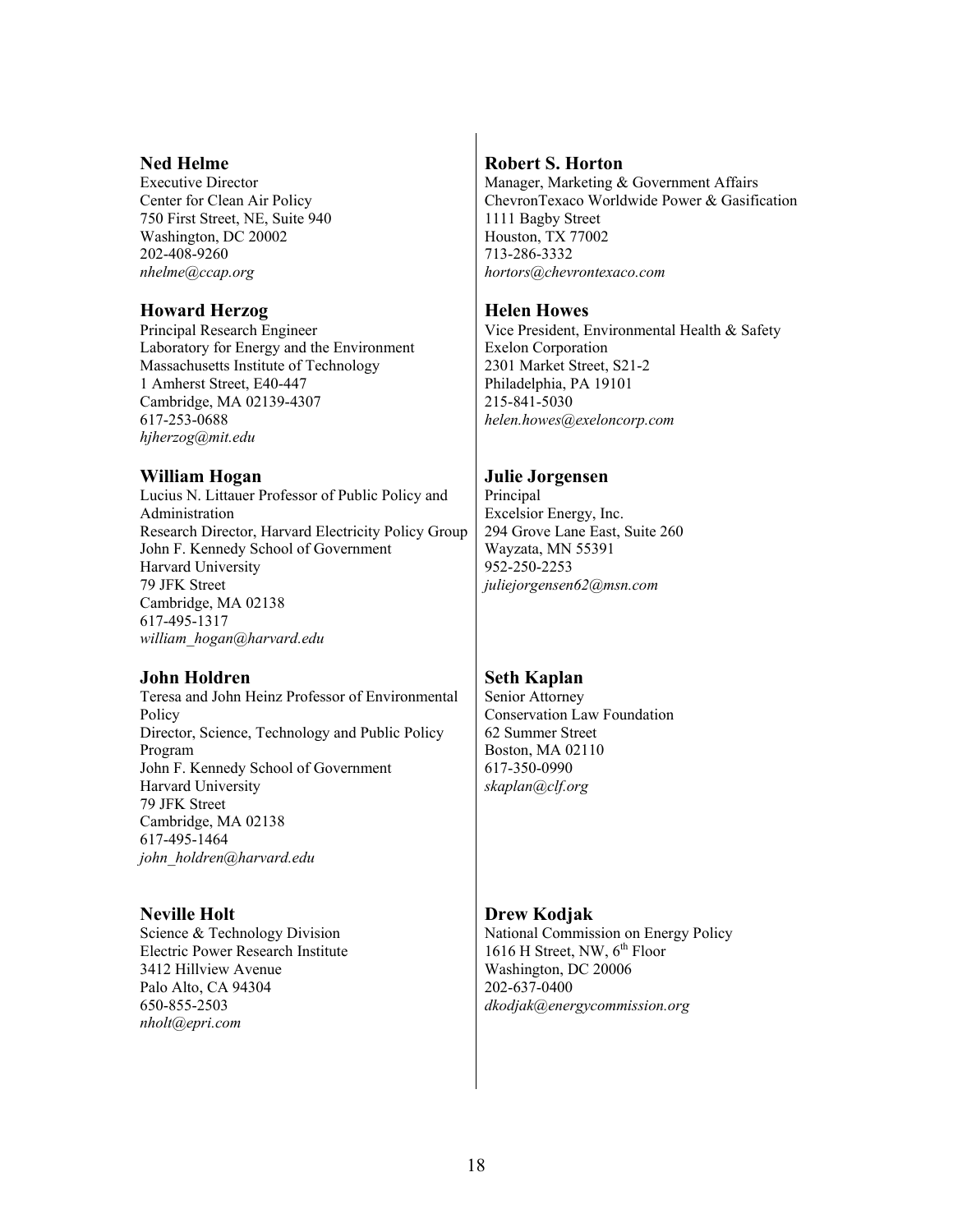# **Gary M. Krellenstein**

Vice President JP Morgan Securities 270 Park Avenue,  $48<sup>th</sup>$  Floor New York, NY 10017 212-270-7828 *[gary.krellenstein@jpmorgan.com](mailto:gary.krellenstein@jpmorgan.com)*

# **Adrian Lajous**

Harvard Electricity Policy Group Fellow John F. Kennedy School of Government Harvard University 79 JFK Street Cambridge, MA 02138 617-495-1397 *[adrian\\_lajous@harvard.edu](mailto:adrian_lajous@harvard.edu)*

# **Henry Lee**

Jaidah Family Director, Environmental and Natural Resources Program John F. Kennedy School of Government Harvard University 79 JFK Street Cambridge, MA 02138 617-495-1350 *[henry\\_lee@harvard.edu](mailto:henry_lee@harvard.edu)*

# **William Leedy, Jr.**

Executive Director, Generation Plant Development Constellation Energy 111 Market Place, Suite 200 Baltimore, MD 21202-7110 410-230-4636 *[bill.leedy@constellation.com](mailto:bill.leedy@constellation.com)*

# **Thomas A. Micheletti**

Principal Excelsior Energy, Inc. 294 Grove Lane East, Suite 260 Wayzata, MN 55391 952-404-4103 *[tommicheletti@msn.com](mailto:tommicheletti@msn.com)*

# **Diane Munns**

Chairman Iowa Utilities Board 350 Maple Street Des Moines, IA 50319 515-281-5167 *[diane.munns@iub.state.ia.us](mailto:diane.munns@iub.state.ia.us)*

# **Eric Myers**

Manager, Environmental Strategy Edison Electric Institute 701 Pennsylvania Avenue, NW Washington, DC 20004-2696 202-508-5508 *[emyers@eei.org](mailto:emyers@eei.org)*

# **John Nielsen**

Energy Project Director Western Resource Advocates 2260 Baseline Road, Suite 200 Boulder, Co 80302 303-444-1188x232 *[jnielsen@westernresources.org](mailto:jnielsen@westernresources.org)*

# **Robert Nordhaus**

Member Van Ness Feldman 1050 Thomas Jefferson Street, NW,  $7<sup>th</sup>$  Floor Washington, DC 20007 202-298-1910 *[rrn@vnf.com](mailto:rrn@vnf.com)*

# **Richard Olliver**

Commercial Advisor ConocoPhillips Company PONCA 3066A 600 N. Dairy Ashford Houston, TX 77079 281-293-2899 *[richard.a.olliver@conocophillips.com](mailto:richard.a.olliver@conocophillips.com)*

# **James Rogers**

Chairman, President and CEO Cinergy Corporation 139 East Fourth Street,  $30<sup>th</sup>$  Floor Cincinnati, OH 45202 513-287-2888 *[jrogers@cinergy.com](mailto:jrogers@cinergy.com)*

# **William Rosenberg**

Roy Senior Fellow Center for Business and Government John F. Kennedy School of Government Harvard University 79 JFK Street Cambridge, MA 02138 617-495-0834 *[william\\_rosenberg@ksg.harvard.edu](mailto:william_rosenberg@ksg.harvard.edu)*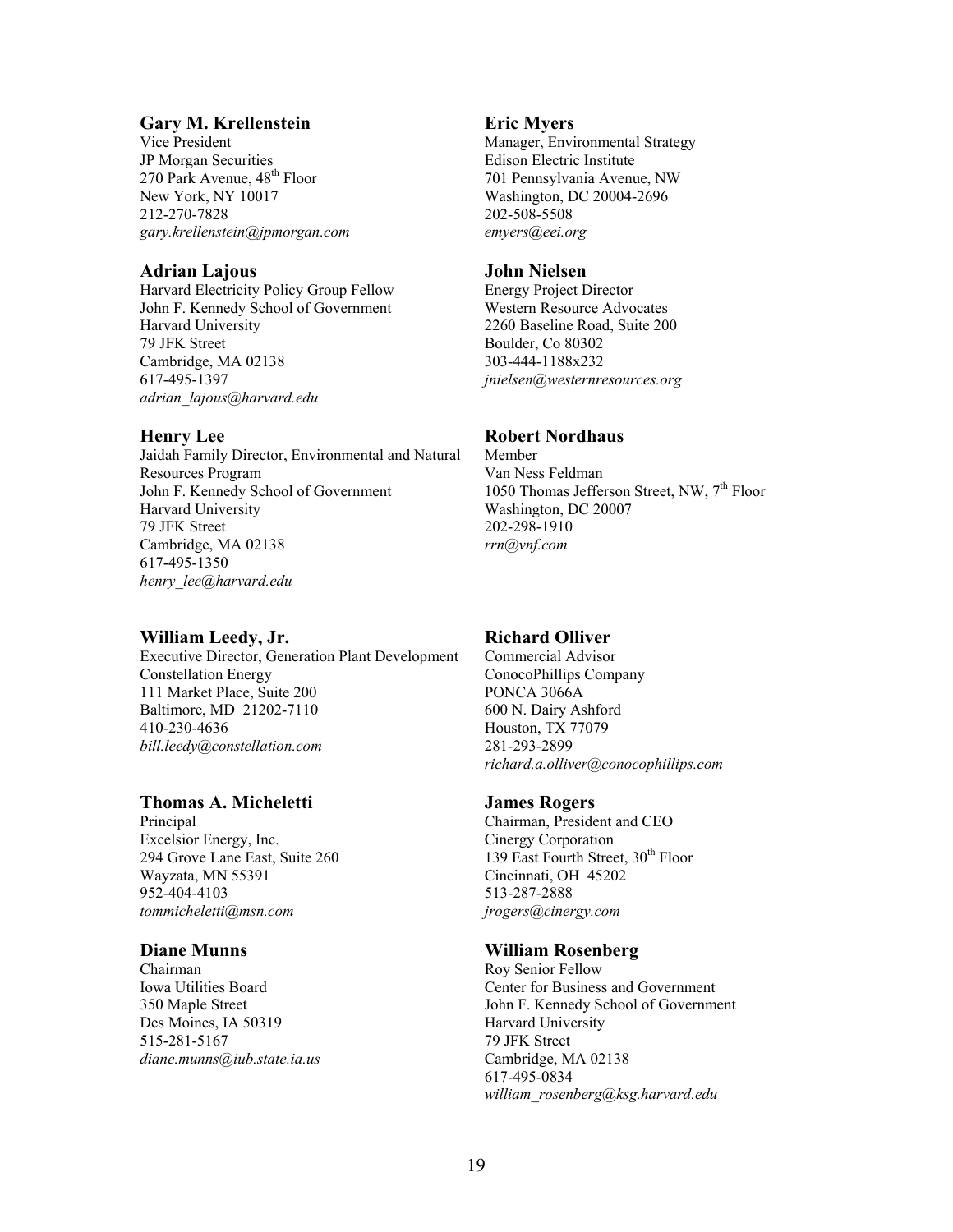#### **Lorie Schmidt**

U.S. Environmental Protection Agency 1200 Pennsylvania Avenue, NW Washington, DC 20460 202-564-7400 *[schmidt.lorie@epa.gov](mailto:schmidt.lorie@epa.gov)*

#### **Janea Scott**

Staff Attorney Environmental Defense 257 Park Avenue South, 17<sup>th</sup> Floor New York, NY 10010 212-616-1267 *[jscott@ed.org](mailto:jscott@ed.org)*

#### **Phil Sharp**

Senior Policy Advisor Van Ness Feldman 1050 Thomas Jefferson Street, NW,  $7<sup>th</sup>$  Floor Washington, DC 20007 202-298-1846 *[prs@vnf.com](mailto:prs@vnf.com)*

#### **Robert Socolow**

Professor Princeton University 139 Guyot Hall Princeton, NJ 08544 609-258-5446 *[socolow@princeton.edu](mailto:socolow@princeton.edu)*

#### **James Sorenson**

Air Products and Chemicals 7201 Hamilton Boulevard Allentown, PA 18195-1501 610-481-7172 *[sorensjc@apci.com](mailto:sorensjc@apci.com)*

#### **John D. Spengler**

Akira Yamaguchi Professor of Environmental Health and Human Habitation Harvard School of Public Health Landmark Center, Room 406A West 401 Park Drive Boston, MA 02215 617-384-8810 *[spengler@hsph.harvard.edu](mailto:spengler@hsph.harvard.edu)*

#### **Robert N. Stavins**

Albert Pratt Professor of Business and Government John. F. Kennedy School of Government Harvard University 79 JFK Street Cambridge, MA 02138 617-495-1820 *robert\_stavins@harvard.edu*

### **Ann Stewart**

Assistant Director Harvard Electricity Policy Group John F. Kennedy School of Government Harvard University 79 JFK Street Cambridge, MA 02138 617-495-8693 *[ann\\_stewart@harvard.edu](mailto:ann_stewart@harvard.edu)*

#### **Gary Stiegel**

Technology Manager U.S. Department of Energy P.O. Box 10940 Pittsburgh, PA 15236 412-386-4499 *[gary.stiegel@netl.doe.gov](mailto:gary.stiegel@netl.doe.gov)*

#### **Susan Tierney**

Managing Principal Analysis Group 111 Huntington Avenue,  $10^{th}$  Floor Boston, MA 02199 617-425-8114 *[stierney@analysisgroup.com](mailto:stierney@analysisgroup.com)*

#### **Michael Walker**

Independent Consultant IGCC Financing Project 20113 Edinborough Court Parker, CO 80138 720-842-5345 *[mwalker@e3ventures.com](mailto:mwalker@e3ventures.com)*

#### **Ernest Wessman**

Vice President PacifiCorp 201 South Main, Suite 2300 Salt Lake City, UT 84108 801-220-4970 *[ernest.wessman@pacificorp.com](mailto:ernest.wessman@pacificorp.com)*